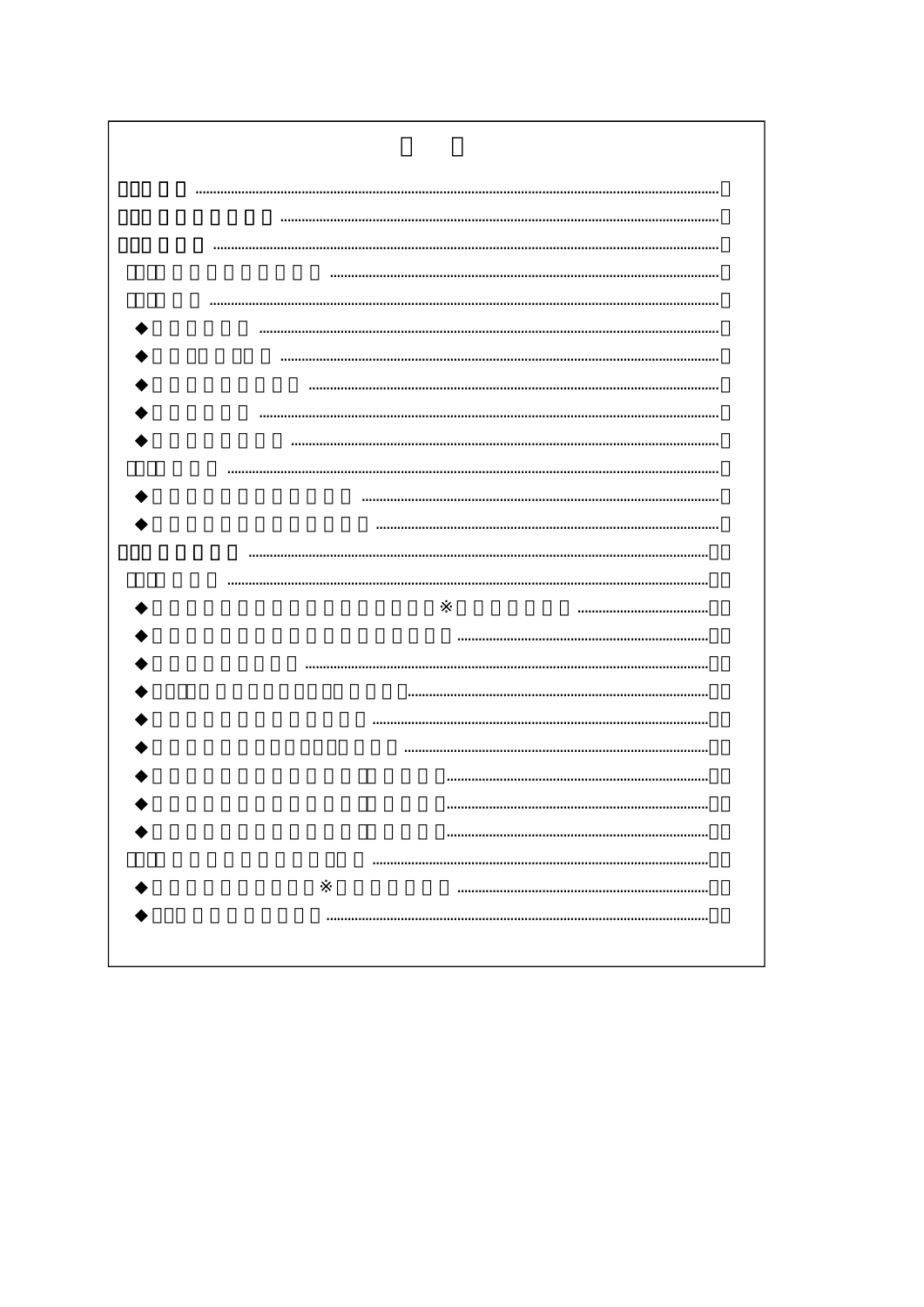| <b>Table of Contents</b>                                                                      |  |  |  |
|-----------------------------------------------------------------------------------------------|--|--|--|
| 1                                                                                             |  |  |  |
| $\mathbf{2}$                                                                                  |  |  |  |
|                                                                                               |  |  |  |
|                                                                                               |  |  |  |
|                                                                                               |  |  |  |
|                                                                                               |  |  |  |
| Absence from the University, Withdrawal from the University. Reenrollment in the University 8 |  |  |  |
|                                                                                               |  |  |  |
|                                                                                               |  |  |  |
|                                                                                               |  |  |  |
|                                                                                               |  |  |  |
| Enrollment of Personal Accident Insurance for Students Pursuing Education                     |  |  |  |
|                                                                                               |  |  |  |
| Liability Insurance Coupled with Personal Accident Insurance for Students                     |  |  |  |
|                                                                                               |  |  |  |
|                                                                                               |  |  |  |
|                                                                                               |  |  |  |
|                                                                                               |  |  |  |
| Scholarship for Privately Financed International Students 12                                  |  |  |  |
|                                                                                               |  |  |  |
|                                                                                               |  |  |  |
| KENKYU SUIKO KYORYOKUIN (Tuition Waiver Program)  16                                          |  |  |  |
|                                                                                               |  |  |  |
|                                                                                               |  |  |  |
|                                                                                               |  |  |  |
|                                                                                               |  |  |  |
|                                                                                               |  |  |  |
| Long-term Registration System* Japanese Students only  25                                     |  |  |  |
|                                                                                               |  |  |  |
|                                                                                               |  |  |  |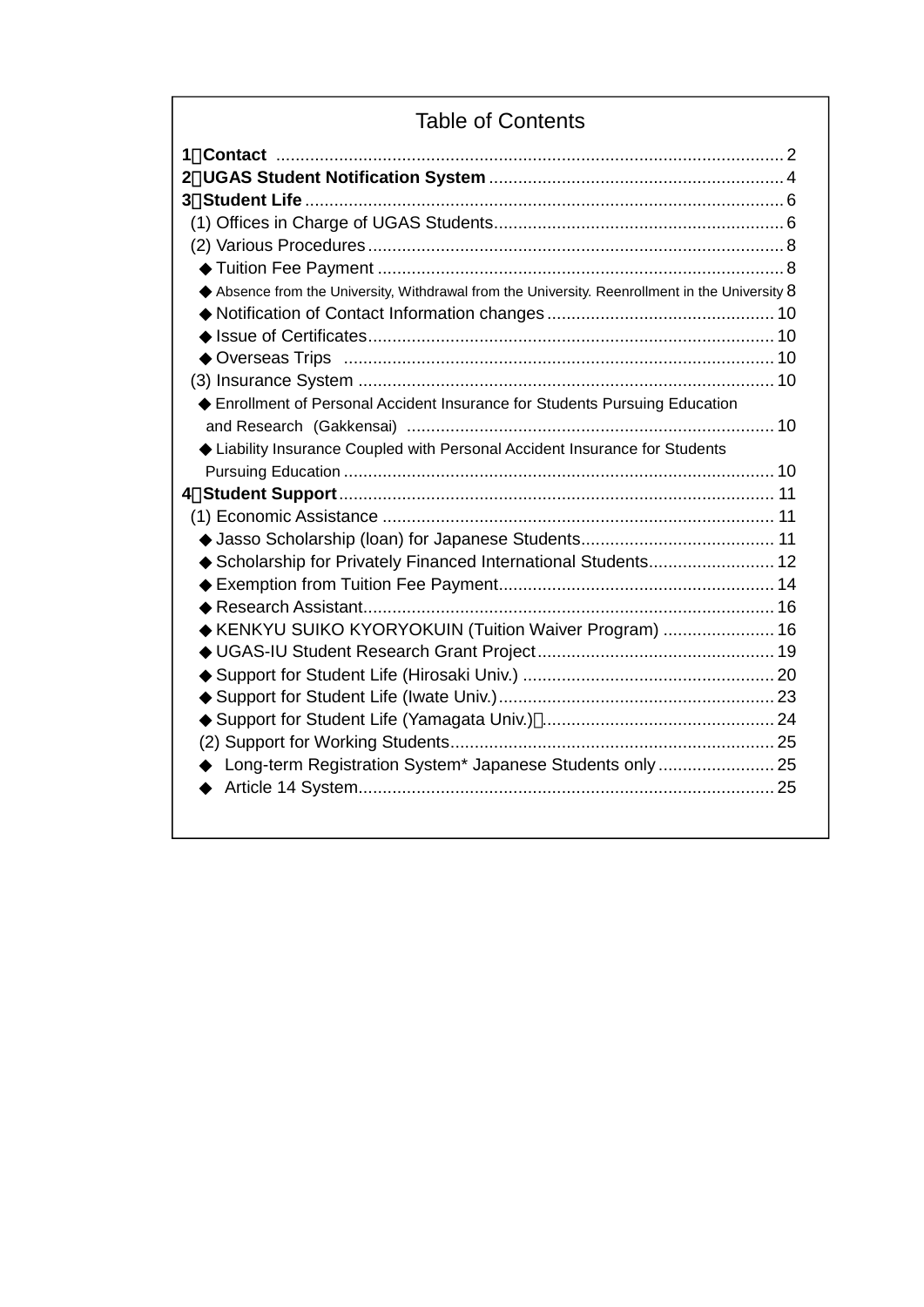020-8550

Tel: 019-621-6246 E-mail: rendai@iwate-u.ac.jp FAX: 019-621-6248

Tel: 019-621-6247 E-mail: rendai@iwate-u.ac.jp FAX: 019-621-6248

Tel: 019-621-6249 Email: rendai2@iwate-u.ac.jp FAX: 019-621-6248

036-8560

Tel: 0172-39-3515 E-mail: rendaikyo @hirosaki-u.ac.jp FAX: 0172-39-3750

997-8555

Tel:0235-28-2803 E-mail:yu-nosyomu@jm.kj.yamagata-u.ac.jp FAX:0235-28-2812

Tel:0235-28-2809 E-mail yu-nogaku@jm.kj.yamagata-u.ac.jp FAX 0235-28-2814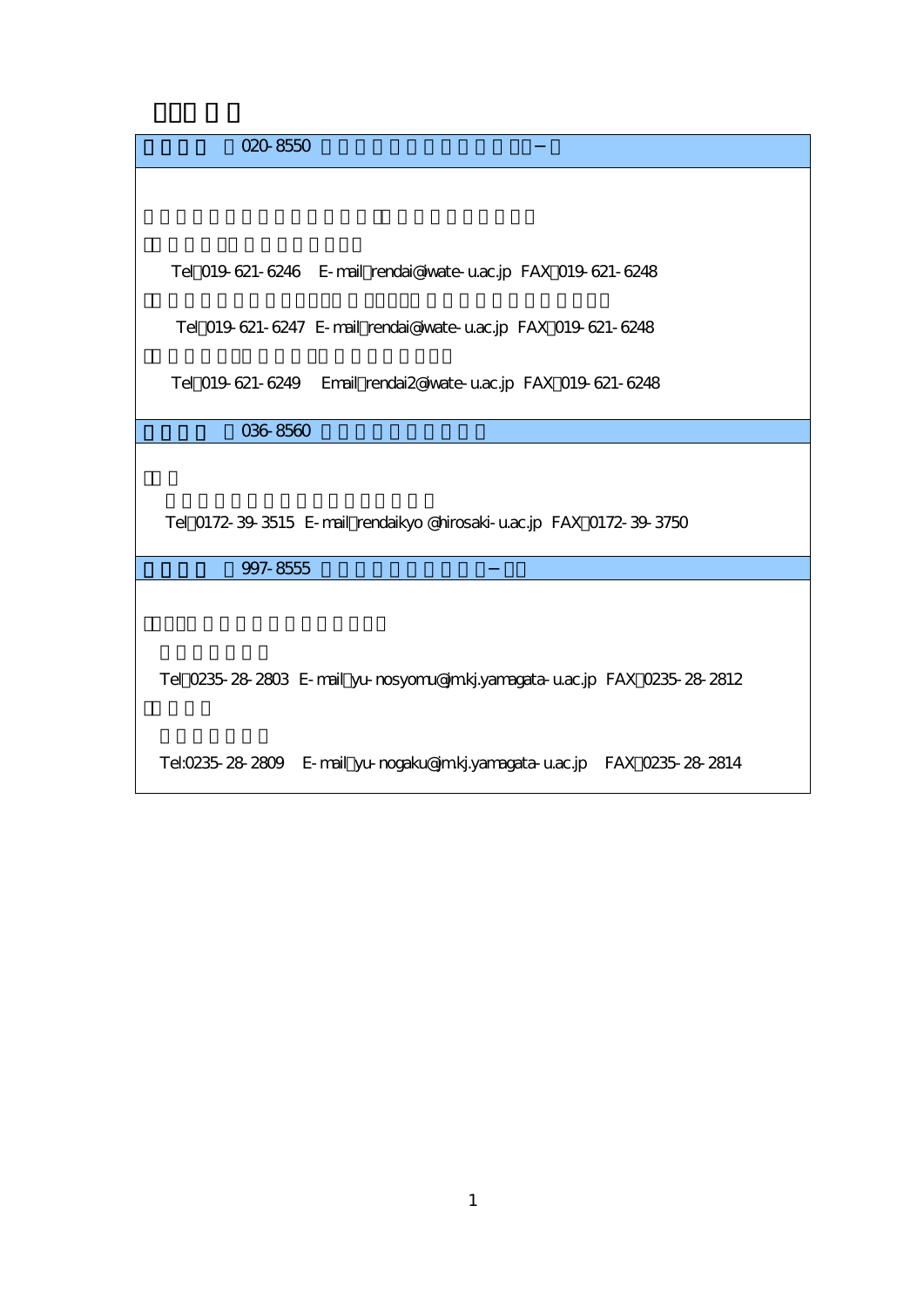# **1. Contact**

| <b>Iwate University</b><br>3-18-8 Ueda, Morioka, Iwate, 020-8550           |  |  |  |
|----------------------------------------------------------------------------|--|--|--|
|                                                                            |  |  |  |
| The United Graduate School of Agricultural Sciences, Iwate University      |  |  |  |
| Examination of the Doctoral Thesis, Research Student                       |  |  |  |
| Tel 019-621-6246 E-mail rendai@iwate-u.ac.jp FAX 019-621-6248              |  |  |  |
| General Affairs, Travel Expenses, RA, KENKYU SUIKO KYORYOKUIN              |  |  |  |
| Tel 019-621-6247 E-mail rendai@iwate-u.ac.jp FAX 019-621-6248              |  |  |  |
| Admission, School Affairs, Certificate                                     |  |  |  |
| Tel 019-621-6249 Email:rendai2@iwate-u.ac.jp FAX 019-621-6248              |  |  |  |
|                                                                            |  |  |  |
| <b>Hirosaki University</b><br>1 Bunkyo-cho, Hirosaki, Aomori, 036-8560     |  |  |  |
|                                                                            |  |  |  |
| <b>General Affairs, Student Affairs</b>                                    |  |  |  |
| School affairs, Faculty of Agriculture and Life Science                    |  |  |  |
| Tel<br>0172-39-3515 E-mail rendaikyo@hirosaki-u.ac.jp FAX 0172-39-3750     |  |  |  |
|                                                                            |  |  |  |
| Yamagata University 1-23 Wakabamachi, Tsuruoka Yamagata, 997-8555          |  |  |  |
|                                                                            |  |  |  |
| RA, KENKYU SUIKO KYORYOKUIN                                                |  |  |  |
| General affairs, Faculty of Agriculture                                    |  |  |  |
| Tel 0235-28-2803 E-mail yu-nosyomu@jm.kj.yamagata-u.ac.jp FAX 0235-28-2812 |  |  |  |
| <b>Student Affairs</b>                                                     |  |  |  |
| School affairs, Faculty of Agriculture                                     |  |  |  |
| Tel 0235-28-2809 E-mail yu-nogaku@jm.kj.yamagata-u.ac.jp FAX 0235-28-2814  |  |  |  |
|                                                                            |  |  |  |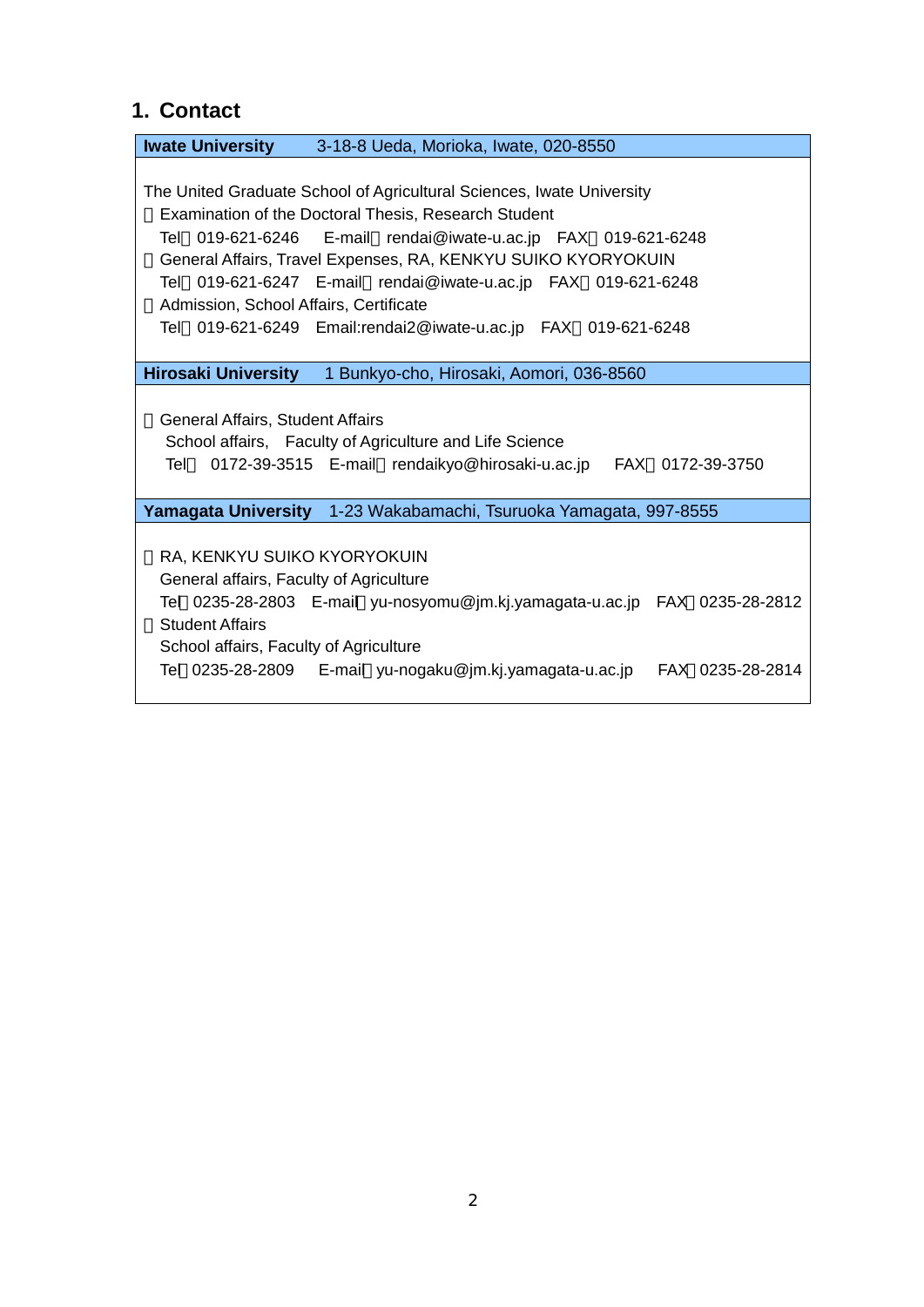

HOME > 在学生の方へ



 $($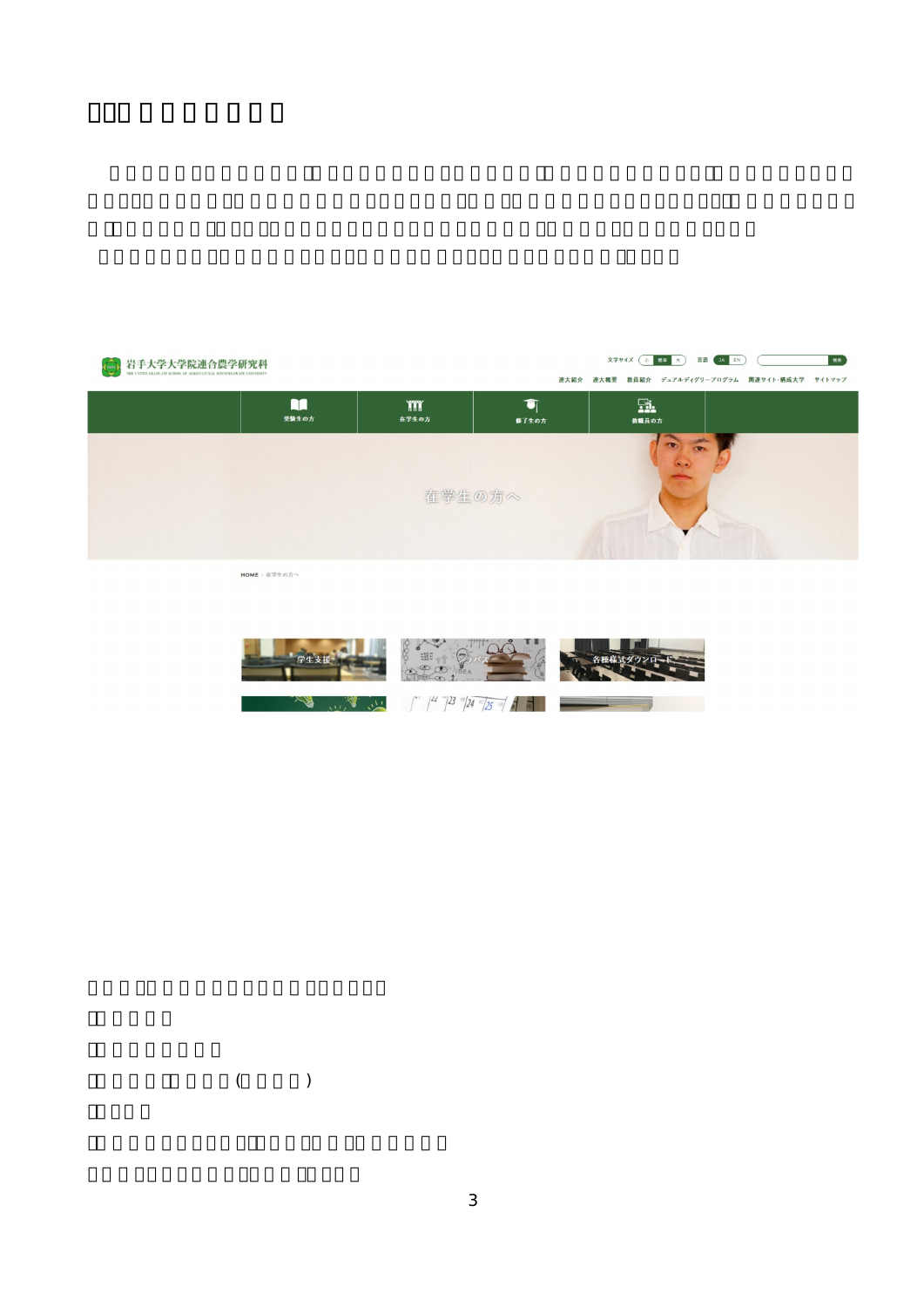# **2. UGAS student notification system**

All information for UGAS students from the the UGAS office (e.g. Notice of Lecture, Scholarship, Tuition Fee Payment) will be sent via e-mail and posted on the UGAS website enrolled students' page. We would like to request that you check UGAS website frequently. When new information is posted, we will let students know it via email.

Please check the available information regularly so as not to miss important announcements.



 $\frac{1}{21}$  = 22 = 23 × 24 = 25 = 1

 $\mathcal{L}_{\mathcal{N}}$ 

On the current student page, you can check: Lecture information

Guidance for thesis submission

Research aid and job information

Syllabus

Necessary documents (Report form etc.)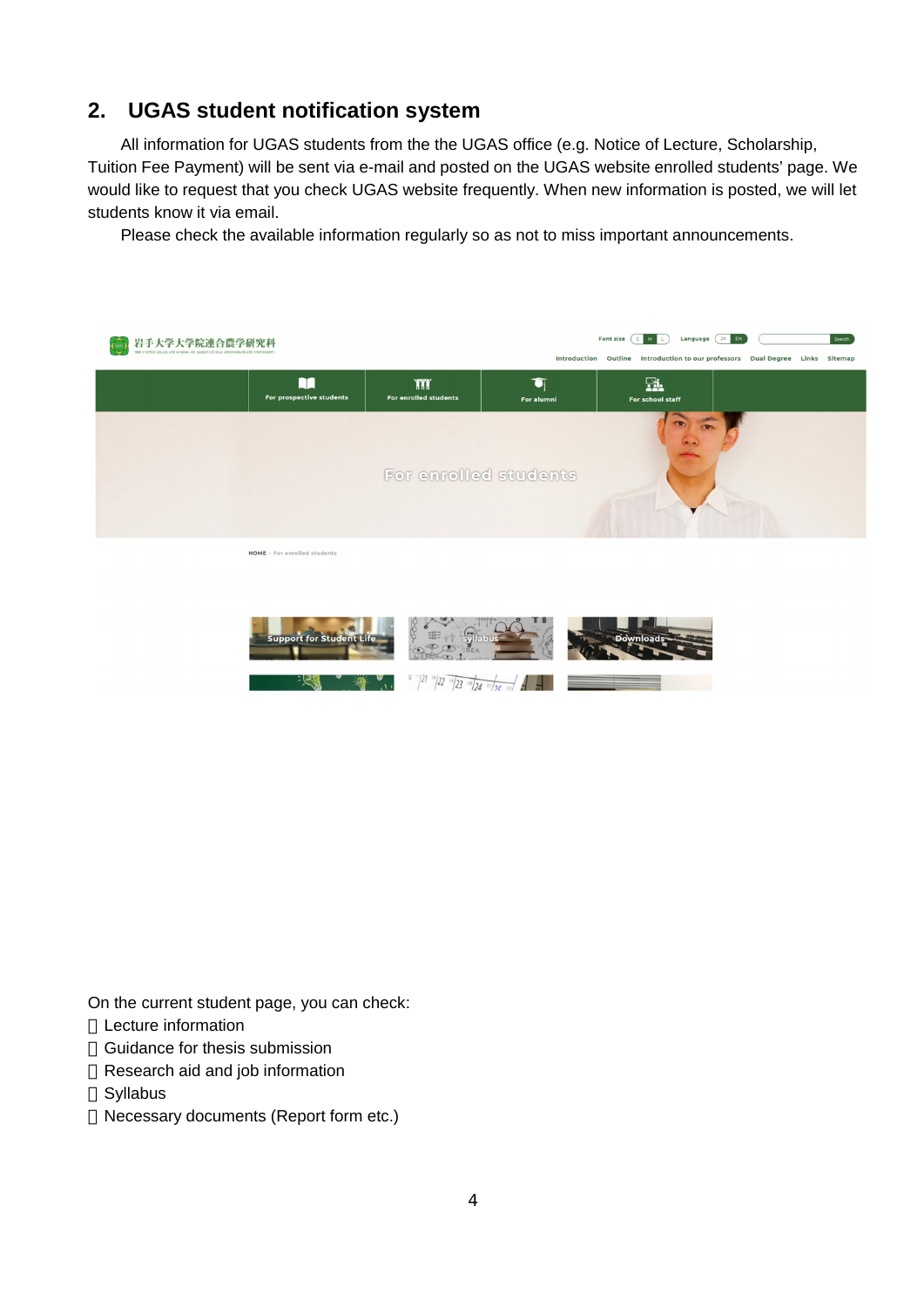| ${\sf RA}$ |  |  |
|------------|--|--|
|            |  |  |
|            |  |  |
|            |  |  |
|            |  |  |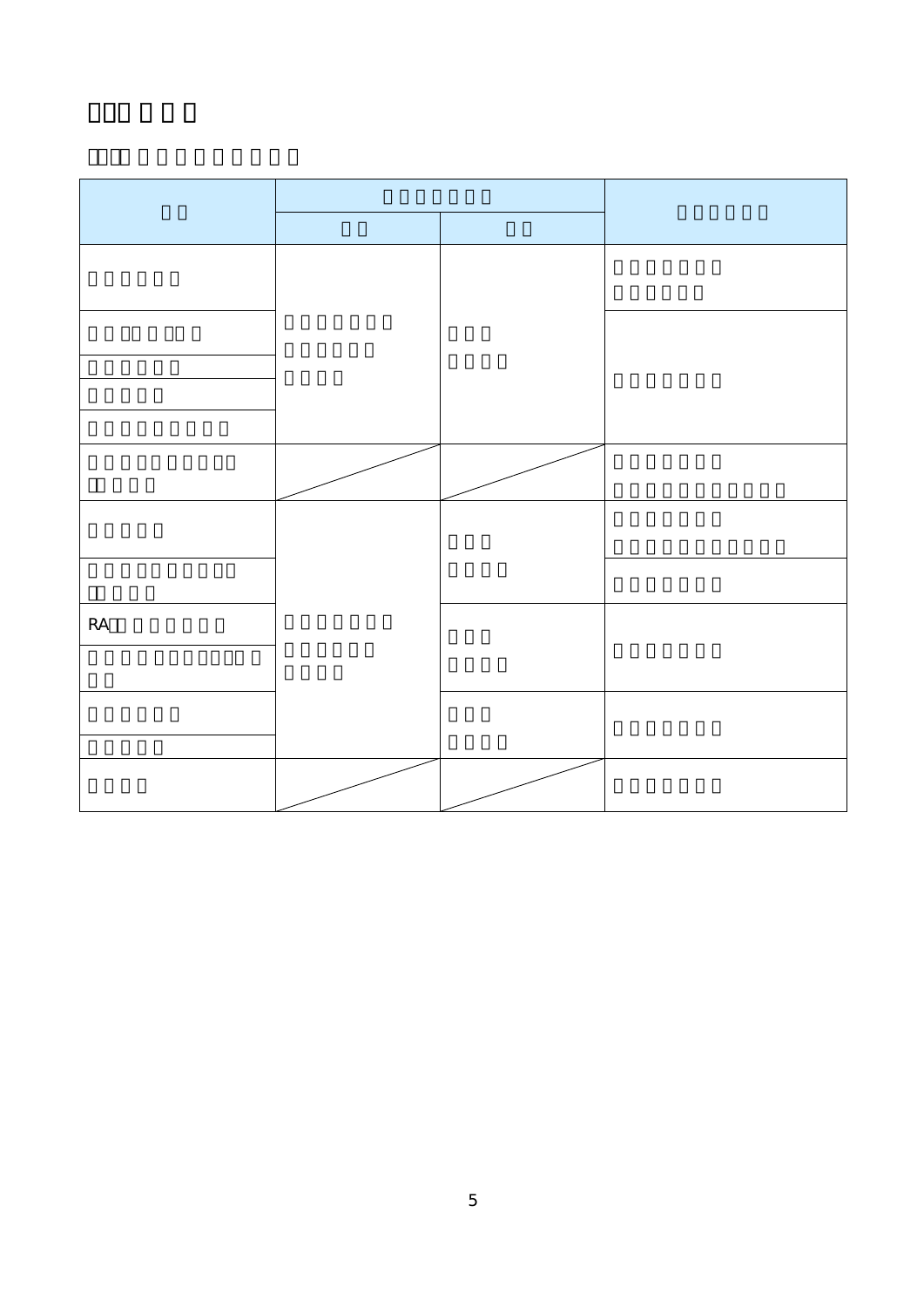# **3. Student life**

(1) Offices in Charge of UGAS Students

| <b>Matter</b>                                                                                                                                                 | Person in charge at the constituent<br><b>University</b>         |                                               | Contact<br>(Iwate University)                                    |
|---------------------------------------------------------------------------------------------------------------------------------------------------------------|------------------------------------------------------------------|-----------------------------------------------|------------------------------------------------------------------|
|                                                                                                                                                               | Hirosaki                                                         | Yamagata                                      |                                                                  |
| Tuition fee payment                                                                                                                                           |                                                                  |                                               | Office of Finance, Financial<br><b>Management Department</b>     |
| Temporary Leave,<br>Withdrawal,<br>Re-enrollment<br>Notification of contact<br>information<br><b>Student certificates</b><br>Traveling overseas<br>procedures | School affairs,<br>Faculty of<br>Agriculture and Life<br>Science | School affairs,<br>Faculty of<br>Agriculture  | <b>UGAS Office</b>                                               |
| Scholarships for<br>Japanese students                                                                                                                         |                                                                  |                                               | Office of Student Services,<br><b>Student Support Department</b> |
| Exemption from tuition<br>fee payment                                                                                                                         |                                                                  | School affairs,                               | Office of Student Services,<br><b>Student Support Department</b> |
| Scholarships for<br>privately financed<br>international students                                                                                              |                                                                  | Faculty of<br>Agriculture                     | <b>UGAS Office</b>                                               |
| Research assistant/<br><b>KENKYU SUIKO</b><br><b>KYORYOKUIN (Tuition</b><br>Waiver Program)<br>Student research grant<br>project                              | School affairs,<br>Faculty of<br>Agriculture and Life<br>Science | General affairs,<br>Faculty of<br>Agriculture | <b>UGAS Office</b>                                               |
| Long-term registration<br>Lecture                                                                                                                             |                                                                  | School affairs,<br>Faculty of<br>Agriculture  | <b>UGAS Office</b>                                               |
| Examination of the<br>doctoral thesis                                                                                                                         |                                                                  |                                               | <b>UGAS Office</b>                                               |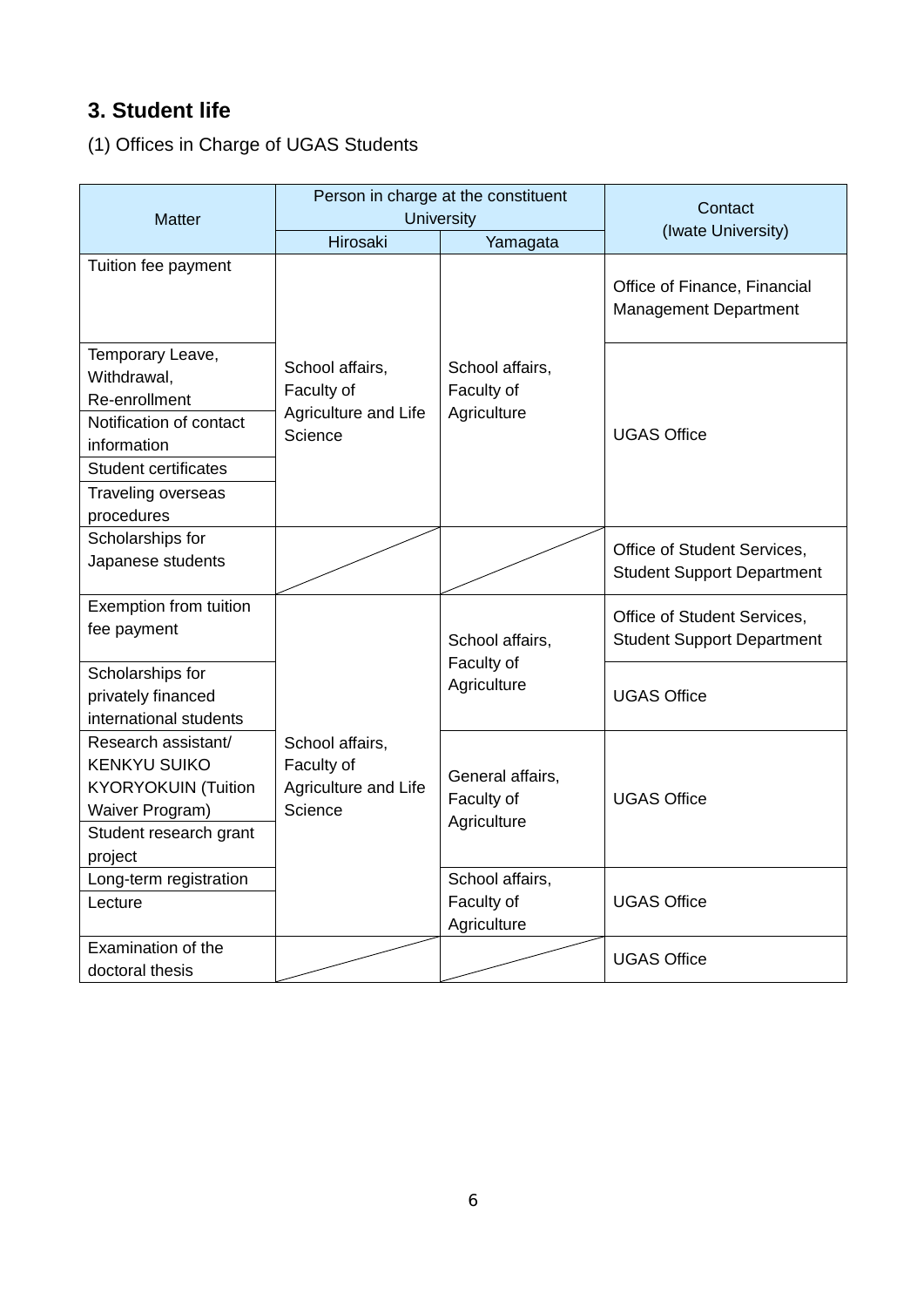TEL. 019-621-6031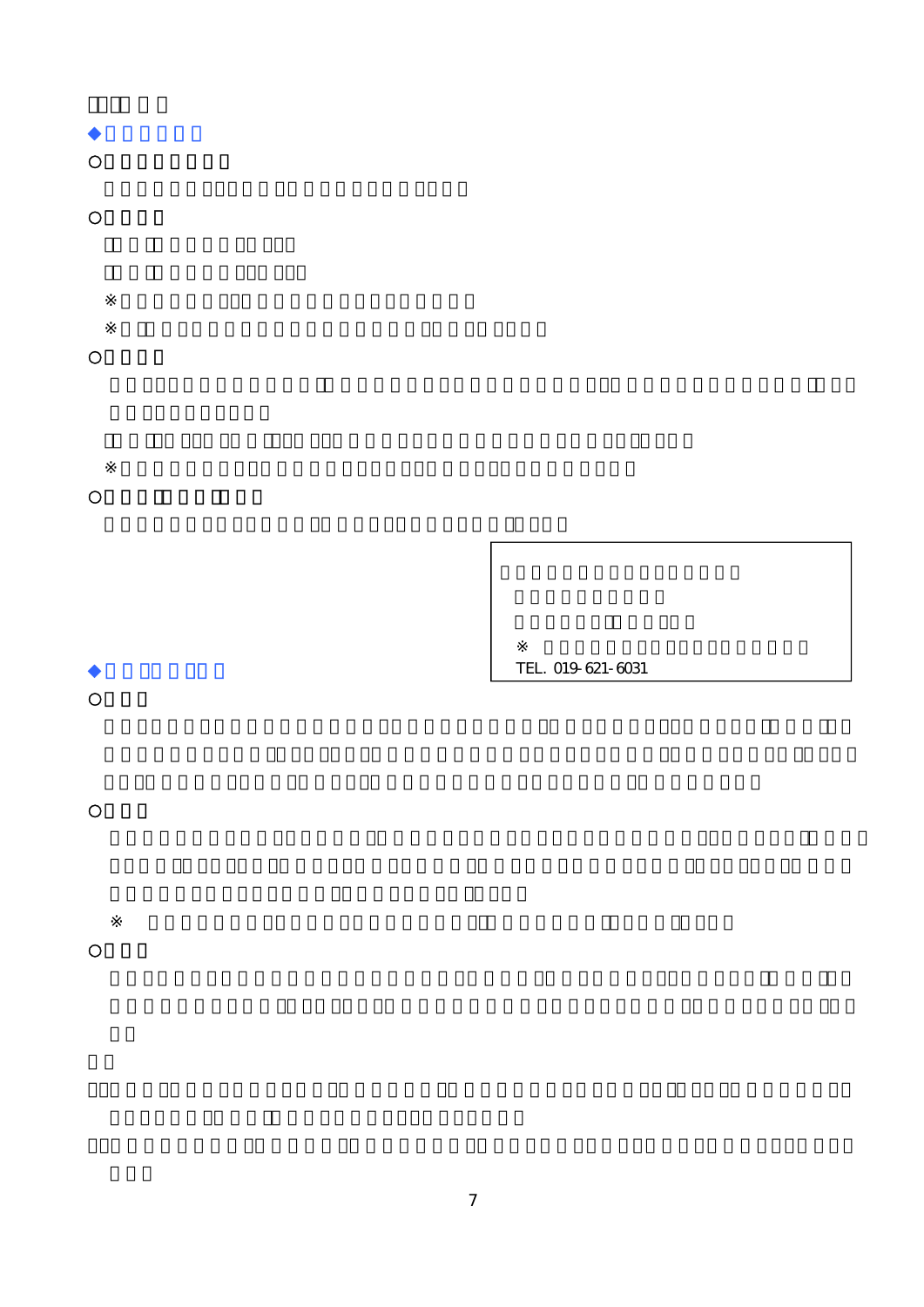# (2) Various procedures

#### ◆ **Tuition Fee Payment**

# \***Tuition Fees**

Tuition fees must be paid every April and October.

#### \***Payment Due Date**

#### First semester: May 20

Second semester: November 20

\*If due date for payment is a holiday, it will be extended to the next business day

\*If you want to pay the full amount of the tuition fee for the first and second semesters at one time, this must be done in the due date of first semester (May 20)

#### **How to Pay**

Students are required to pay tuition fee via bank transfer (a direct debit from your bank account).

Please be sure to deposit the tuition fee amount in your bank account before the following date.

First semester: May 20 / second semester: November 20

Please be sure to deposit full amount of tuition fee in your bank account.

Those who don't pay tuition fee before the due date will be expelled from school.

**Contact** 

Iwate University, Financial Office (1st floor of the Administration Building) TEL. 019-621-6031

#### ◆ **Temporary Leave, Withdrawal, Re-enrollment**

## **Temporary leave**

Those who wish to take a temporary leave from the school must consult with a major adviser and submit a form for temporary leave to the UGAS office at least one month before the requested term. Students must inform the office if they have scholarship or tuition fee exemption. They can take temporary leave up to three years and be registered as a UGAS student up to six years not including the temporary leave terms.

## \***Re-enrollment**

Those who wish to re-enroll in the university before the leave term has expired must submit an re-enrollment form to the UGAS office at least one month before the reenrollment. When a student takes a temporary leave because of medical reasons, he or she must submit a medical certificate. In addition, they must inform the office if they have a scholarship or tuition fee exemption at the time.

When a student returns to school the next day after the permitted temporary leave term, please submit the re-enrollment confirmation form.

#### **Withdrawal**

Those who wish to withdraw from the university must consult with a major advisor and guarantor and submit a withdrawal form to the UGAS office at least one month before the date. Furthermore, they must inform the office if they have scholarship or tuition fee exemption at the time.

**Note** 

- 1. Before submitting the temporary leave or withdrawal form, you must complete all necessary procedures and regarding scholarships and tuition fee payment. University cannot receive the temporary leave or withdrawal form if his/her tuition fee is not paid.
- 2. Starting dates of withdrawal, temporary leave, or re-enrollment cannot be set before the day you submit the forms.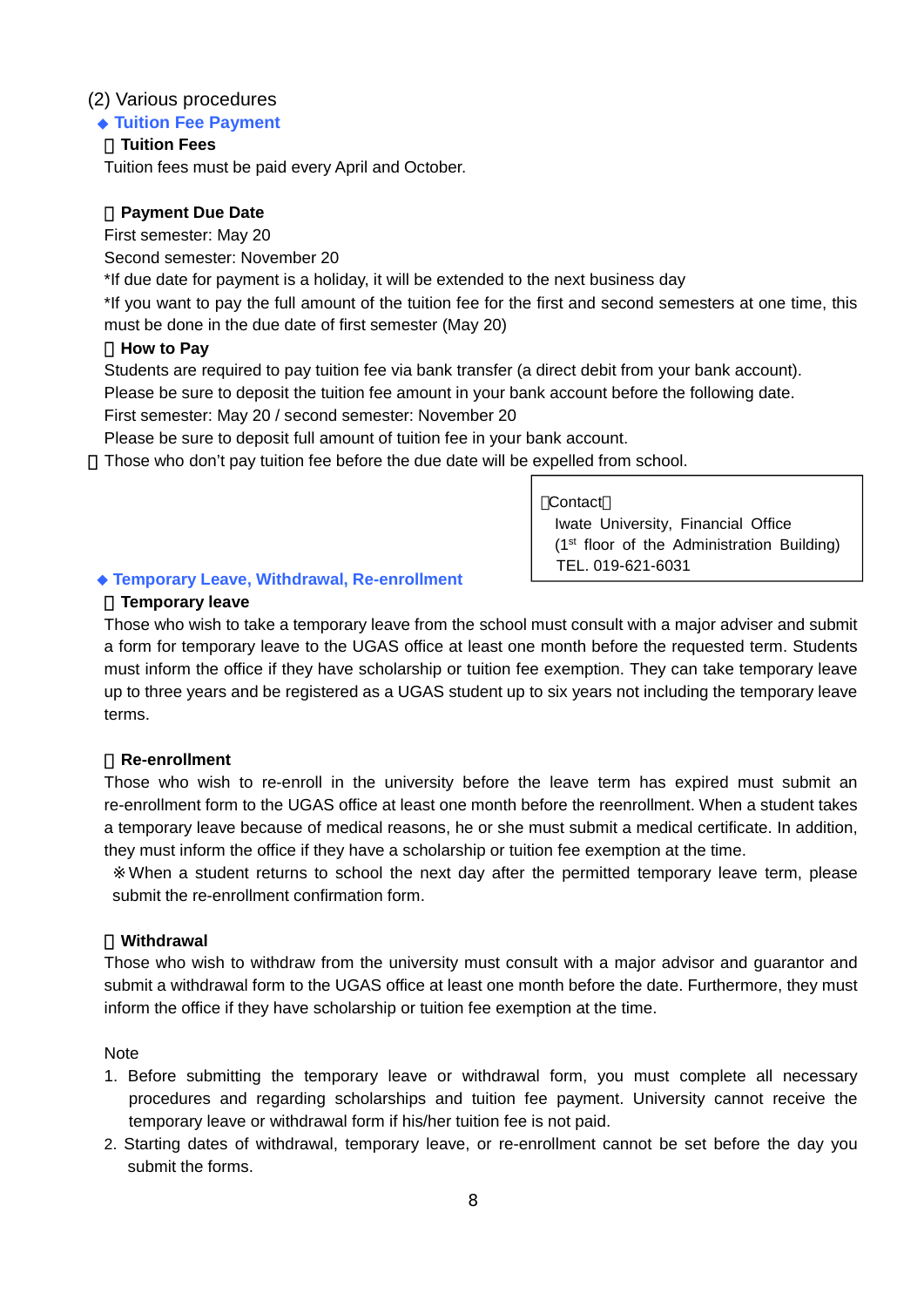

 $\overline{a}$ 

 $500$ 

TEL. 019-652-3533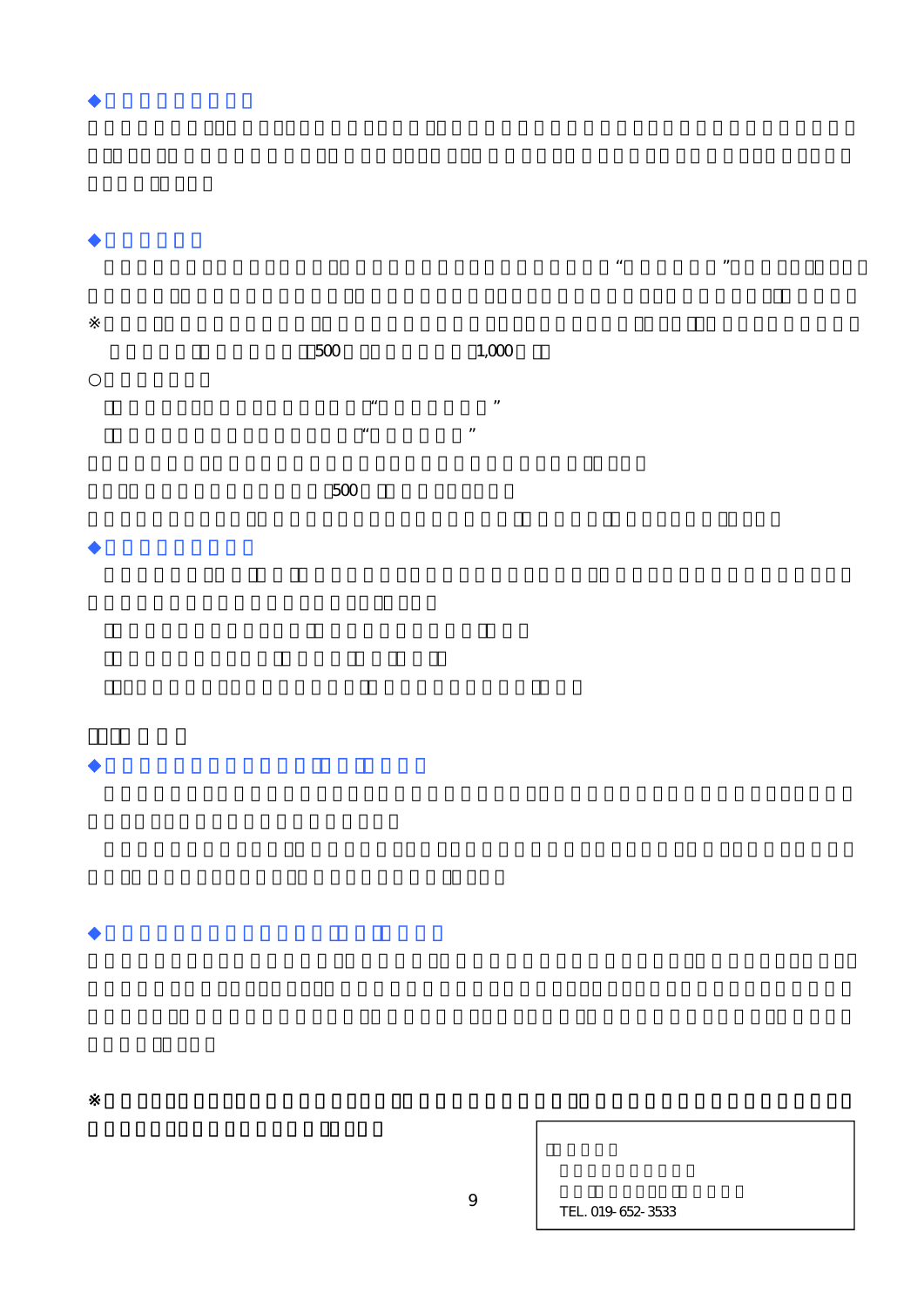# **Notification of Contact Information Changes**

When you change your address, phone number or email address, you must let the UGAS office or person in charge at your university know the new one as soon as possible. All the new information for students from UGAS will be sent via e-mail. Thus, if you don't inform us the change of your email address, you might miss important announcements.

## ◆ **Issue of Certificates**

If you need certificates, please submit an application form to the UGAS office or person in charge at your University. Certificates of enrollment, academic record or student discount form can be issued from the certificate machine at Iwate University (certificates in Japanese only from the machine).

Graduates or those who were expelled should pay the fee (Certificates of graduation, academic record:500 yen, other Certificates : 1,000 yen)

In case you lose your student ID card, please submit a reissuing requesting form.

In case your student ID card expires, please submit a renewal requesting form with your photo to the

UGAS office or person in charge at your university.

In addition, you should pay the fee (500yen) for reissuing or renewing your student ID card.

Please check the URL below about how to pay the fee.

 **https://www.iwate-u.ac.jp/campus/guide/certificate.html** 

# ◆ **Trip Overseas**

If you go abroad, please submit the following form to the UGAS office or to the person in charge at your University before you leave even if you stay a short period:

Japanese students: Report of the student's trip overseas (Departure)

International students: Notification of temporary trip overseas (Return/Trip)

All students should submit a report after their trip overseas when they travel abroad for more than 1 month: (Return)

# (3) Insurance

賠償責任保険**.** 

# ◆ Enrollment of Personal Accident Insurance for Students Pursuing Education and Research **(Gakkensai)**

In case students suffer accidental physical injury in Japan or overseas while doing educational research activities, the expenses will be covered by insurance.

Students must have Gakkensai insurance when entering UGAS. Those who have not paid the insurance fee at the entrance or have overstayed their covered insurance period can pay the insurance at any time. Please contact the office in charge below.

# ◆ **Liability Insurance coupled with Personal Accident Insurance for Students Pursuing Education and Research (Gakkenbai)**

Expenses for politically compensation, as a result of hurting somebody physically or damaging others' property while taking classes, school event or extracurricular activity in Japan or overseas, will be covered by insurance. Those who have not paid the insurance at the entrance or have overstayed their covered insurance period can still pay the insurance at any time. Please contact the office below.

\***Students who take "Research Internship" course MUST obtain personal accident insurance for students by Japan Educational Exchanges and Services,**  $\qquad \qquad \text{and}$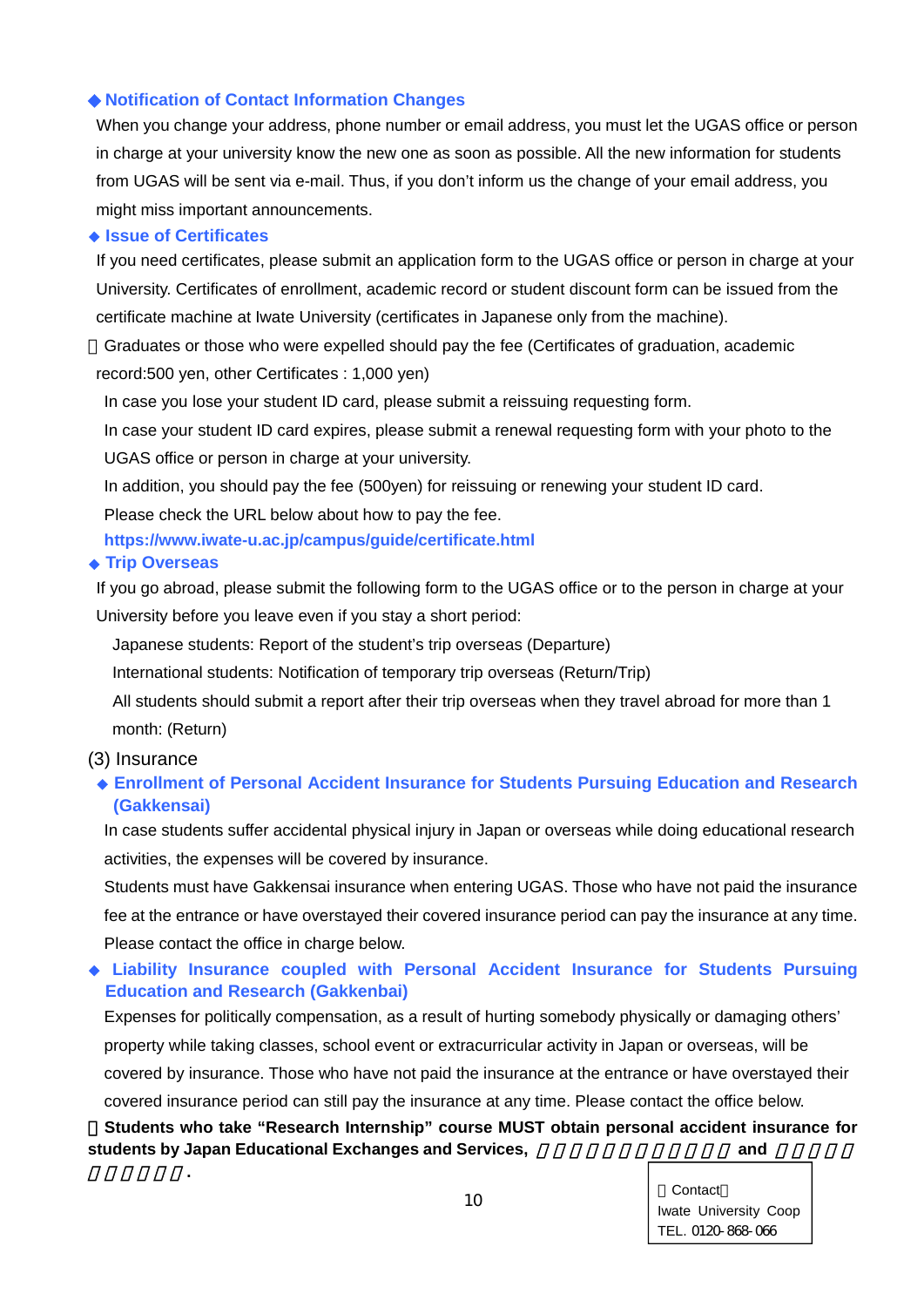# Student Support

Economic Support

**JASSO scholarship (loan) for Japanese students** 

 $80,000$  122,000  $50,000$   $80,000$   $100,000$   $130,000$   $150,000$ 

> 020-8550 TEL. 019-621-6062 FAX.019-621-6066 E-mail: gseikatu@iwate-u.ac.jp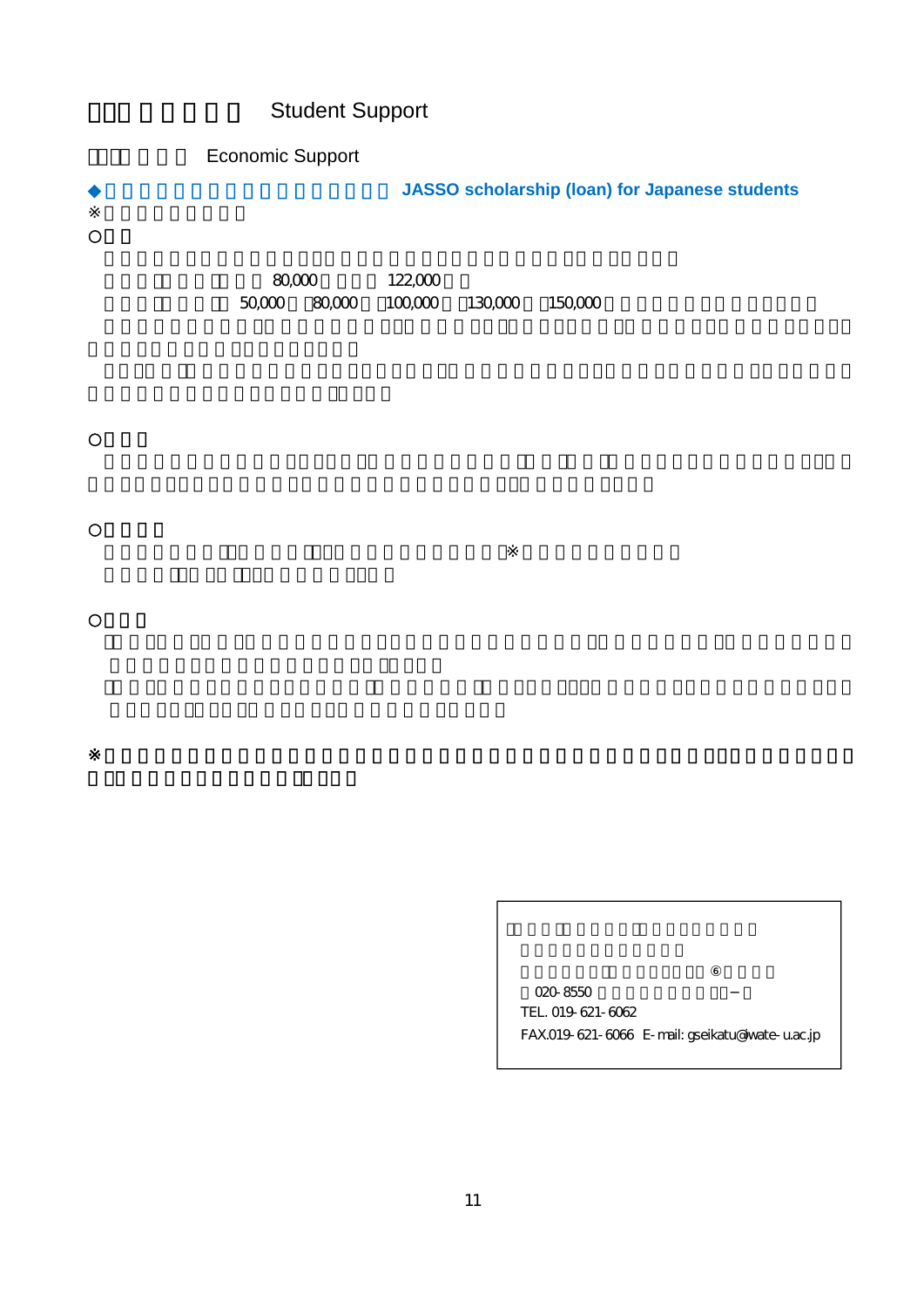$10$  $11$  $12$ SGH

#### **Scholarships for Privately Financed International Students**

Scholarship information for privately financed students will be announced on the UGAS website current student page and sent via e-mail. If you want to apply for the scholarship, please contact your major advisory professor and then apply for it. The Rotary Scholarship and other local government scholarships will be announced by the office in charge at each university.

Schedule for scholarships application Ex. 2021 school year April: JASSO Scholarships June: Sato Scholarship can be taken from October July: Nikki Saneyoshi scholarship September: Heiwa Nakajima Scholarship October: Kawashima Shoji Scholarship November: Kyoritsu Kokusai Scholarship December: Iwatani Scholarship February: SGH Scholarship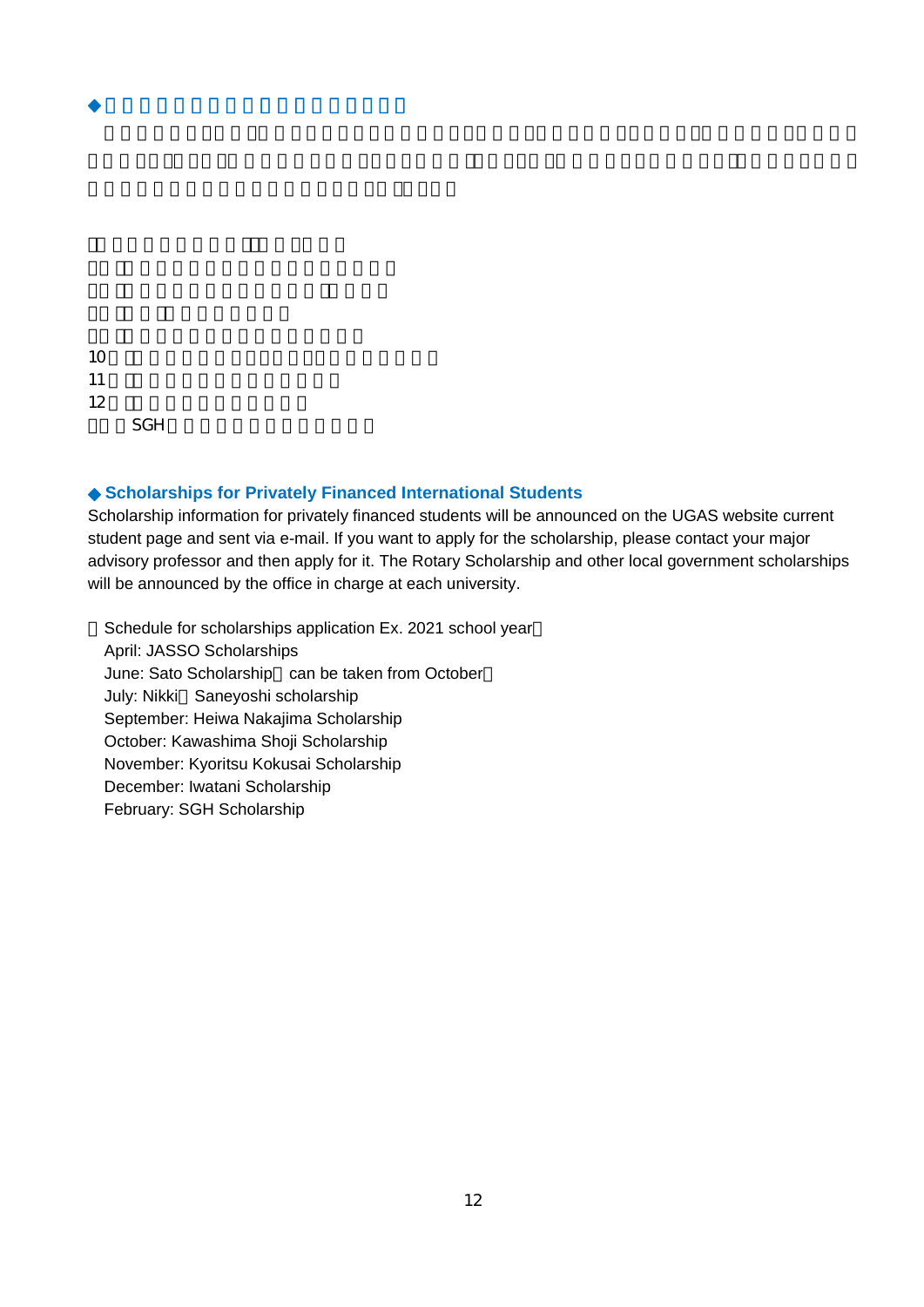$\sim$  267,900  $\sim$  267,900  $\sim$ 

TEL. 019-621-6506 FAX.019-621-6066 E-mail: gseikatu@iwate-u.ac.jp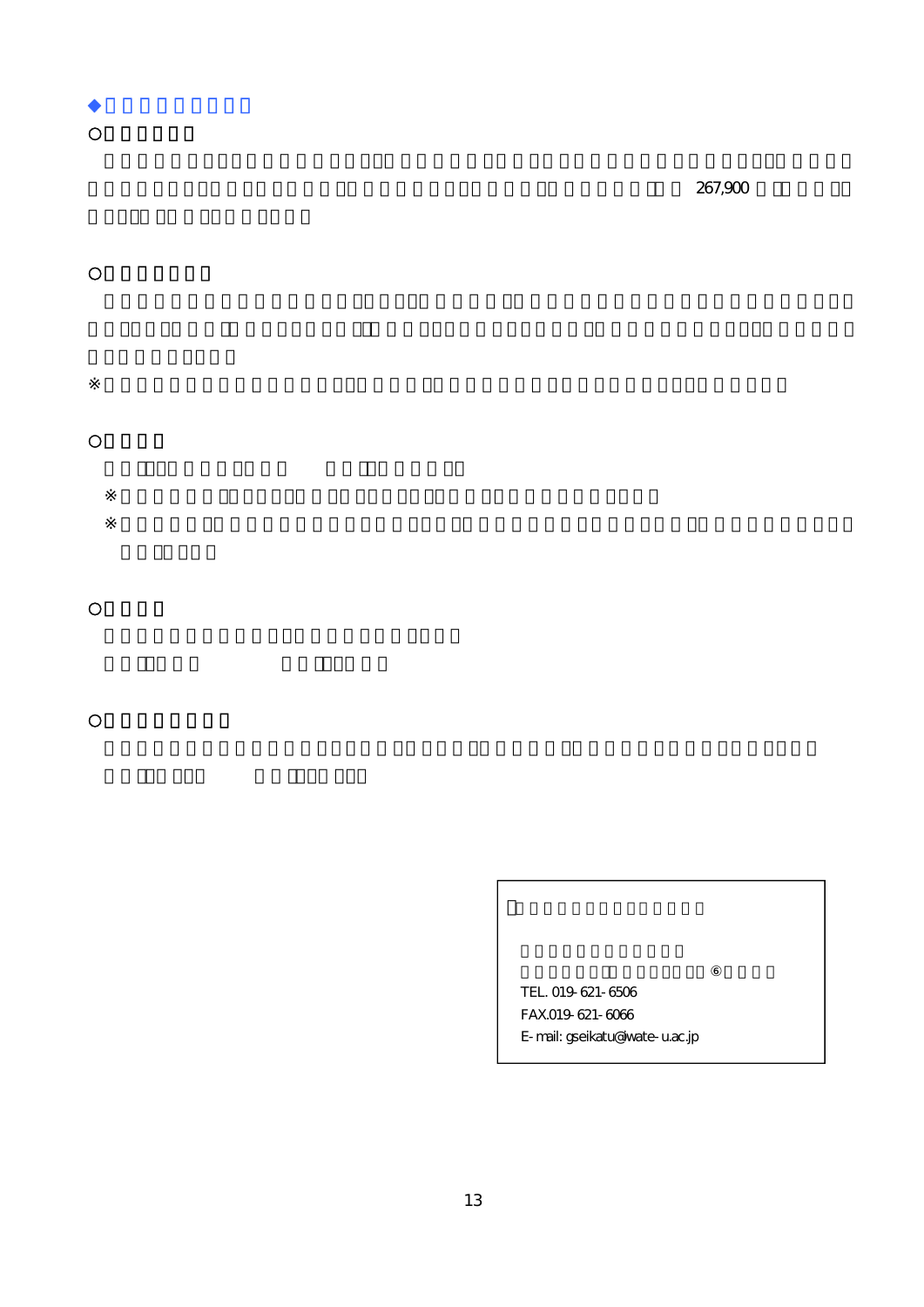# **Exemption from Tuition Fee Payment**

#### **Support Program**

Students with outstanding academic records who have financial difficulties may be exempt from a quarter, a half or the full amount of their tuition fee for a semester (267,000 yen). Students must apply for the exemption (menjo  $\qquad$ ) screening.

#### \***Qualification Requirements**

Open to all UGAS students except for MEXT-scholarship students, international students financed by foreign governments, and temporarily leave students. In addition, students who have been enrolled in UGAS for more than three years cannot apply for the exemption except for a case to be allowed though a preliminary screening. However, students who have extended their stay because of extenuating circumstances such as natural disaster can apply for the exemption if their major advisor submits an explanatory report.

 Students who apply for RA and KENKYU SUIKO KYORYOKUIN can apply for the exemption from tuition fee payment simultaneously.

#### **Application Period**

First Semester: Mid December to Early February Second Semester: Late July to September

The period for the distribution of application forms will be announced via e-mail for UGAS students.

Application forms can be submitted at the office in charge at each university. When you wish to receive them by postal mail, please contact the UGAS office.

## \***Announcement of Results**

First Semester: Early August Second Semester**:** Mid-December

## \***Payment Deadline**

Tuition fee will not be withdrawn until the results are announcement. After the announcement, tuition fee will be paid on below dates.

First semester: August 20 Second semester: December 20

> **Contact** Iwate University Office of Student Services Office of Student Support (Student Center A 1st floor Window 6) TEL. 019-621-6506 FAX.019-621-6066 E-mail: gseikatu@iwate-u.ac.jp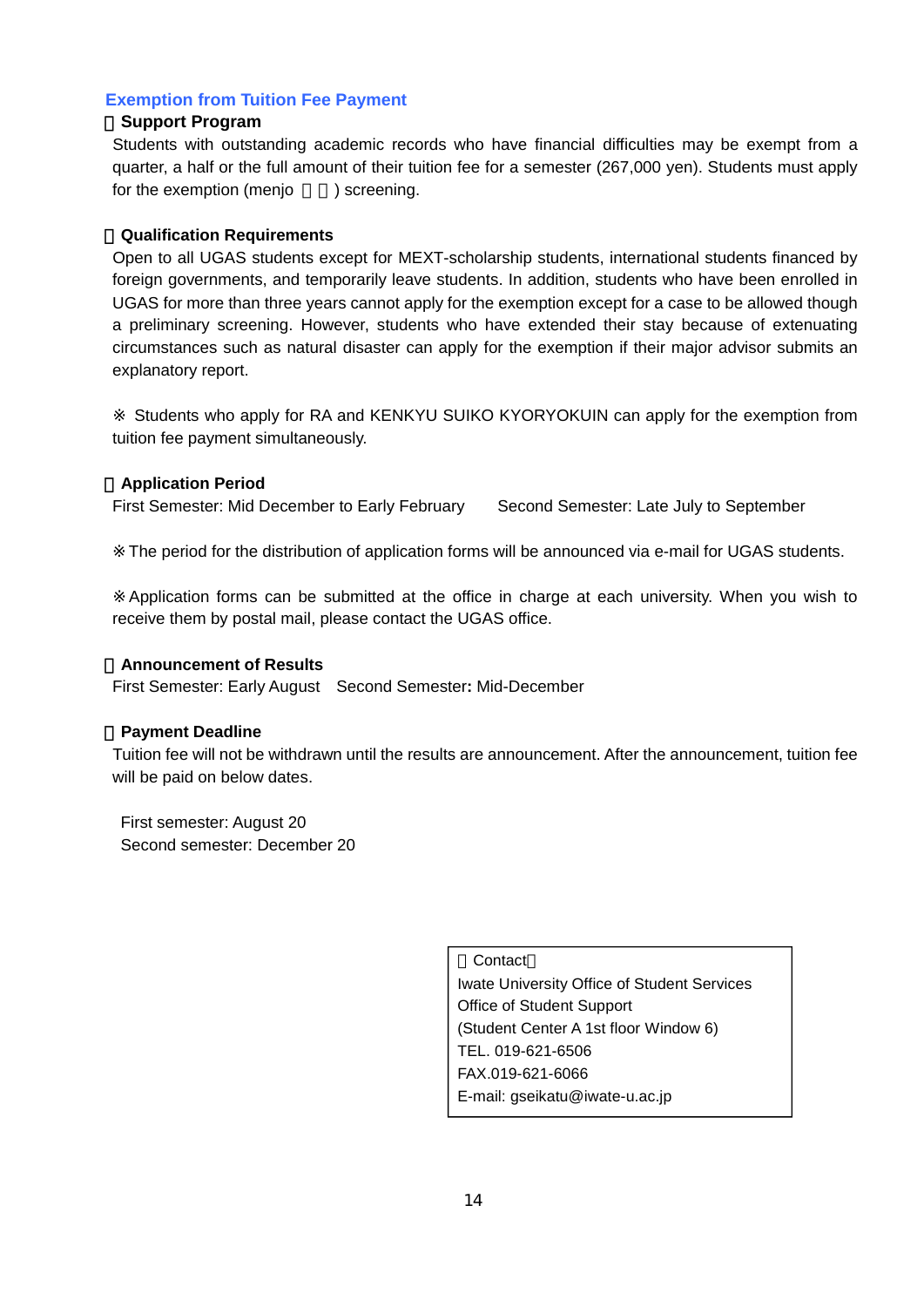$\sim$  300  $\sim$ 

 $R$ A  $\sim$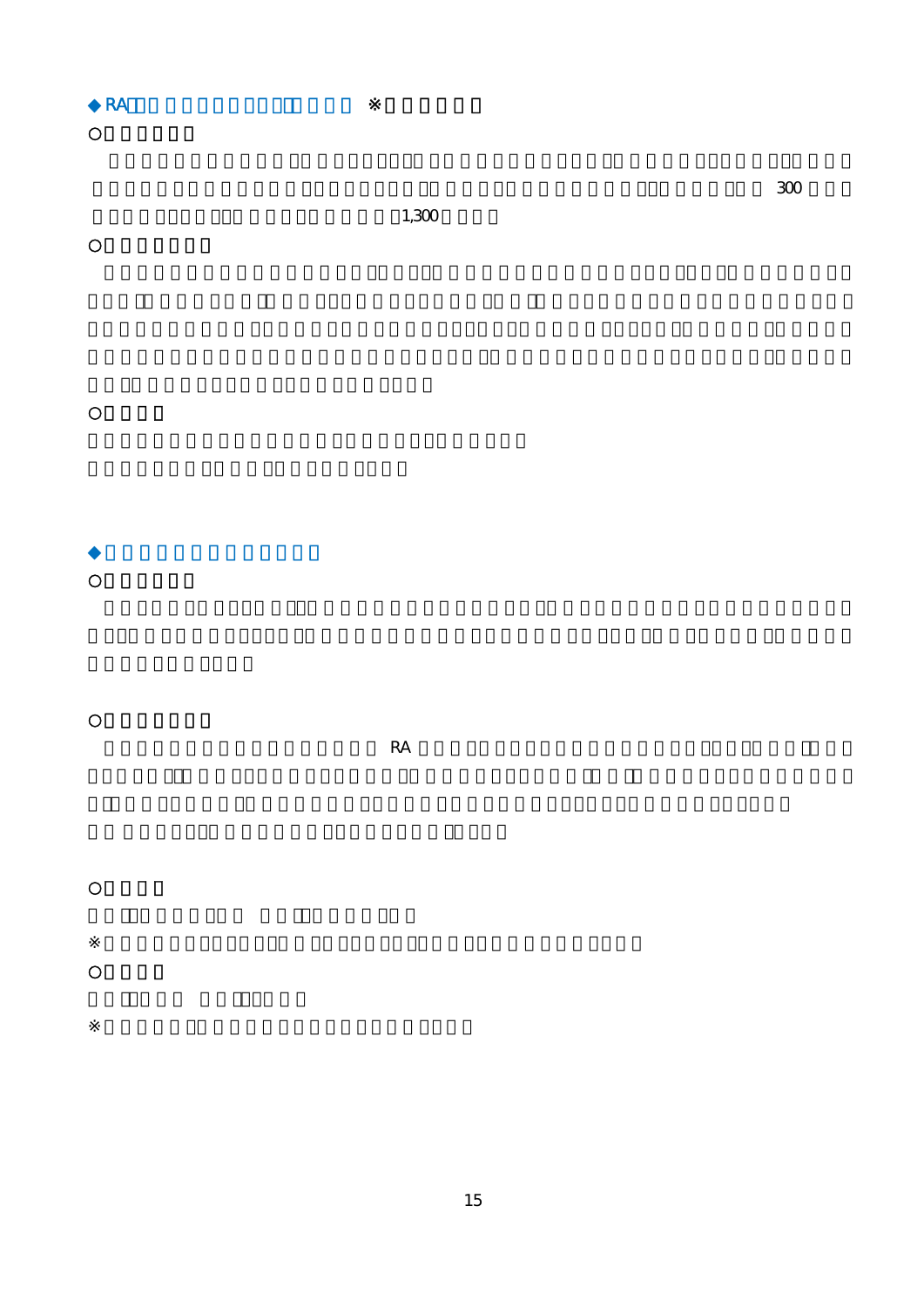#### **Research Assistant**

#### **Support Program**

Students who are selected as a Research Assistant (RA) will be engaged in assisting a researcher and pursuing a research project. A maximum workload is 20 hours per week and approximately 300 hours per year. The hourly wage is 1,300 yen.

#### \***Qualification Requirements**

Open to all UGAS students (except for working students and temporarily leave students). In addition, students who enrolled in UGAS for more than three years cannot apply for the program. However, students who have extended their stay because of extenuating circumstances such as natural disaster can apply for the exemption if their major advisor submits an explanatory report. MEXT scholarship student, students financed by foreign governments, and JSPS fellowship students will be hired only if the UGAS budget is sufficient and taking after their research situation and financial situation into consideration.

Research Assistant students cannot apply for KENKYU SUIKO KYORYOKUIN students.

#### **Application Procedures**

RA is a system to be adopted only on the recommendation from a major advisory professor.

The announcement of this program will be sent via email to the faculty members and UGAS student before the beginning of each semester.

#### **KENKYU SUIKO KYORYOKUIN (Tuition Waiver Program)**

#### **Support Program**

This support is similar to the exemption of tuition payment. This support is aimed to encourage doctoral student's research and university academic quality. Once you are selected as a **KENKYU SUIKO KYORYOKUIN,** your tuition fee payment will be reduced by half in one semester.

#### \***Qualification Requirements**

Open to UGAS working students and general students except RA students. In addition, students who have been enrolled in UGAS for more than three years cannot apply for this program. This excludes students who have extended their stay as UGAS student because of extenuating circumstances such as natural disaster. These students can apply for the exemption if their major advisor submits an explanatory report.

Note: The conditions for application depend on students, so please kindly refer to the UGAS website.

#### **Application Period**

First Semester: Early February- Late February Second Semester: Late July – Late August The announcement of this program will be sent via email.

#### \***Announcement of Results**

First Semester: Late June Second Semester: Late December The application form will be uploaded on the UGAS website.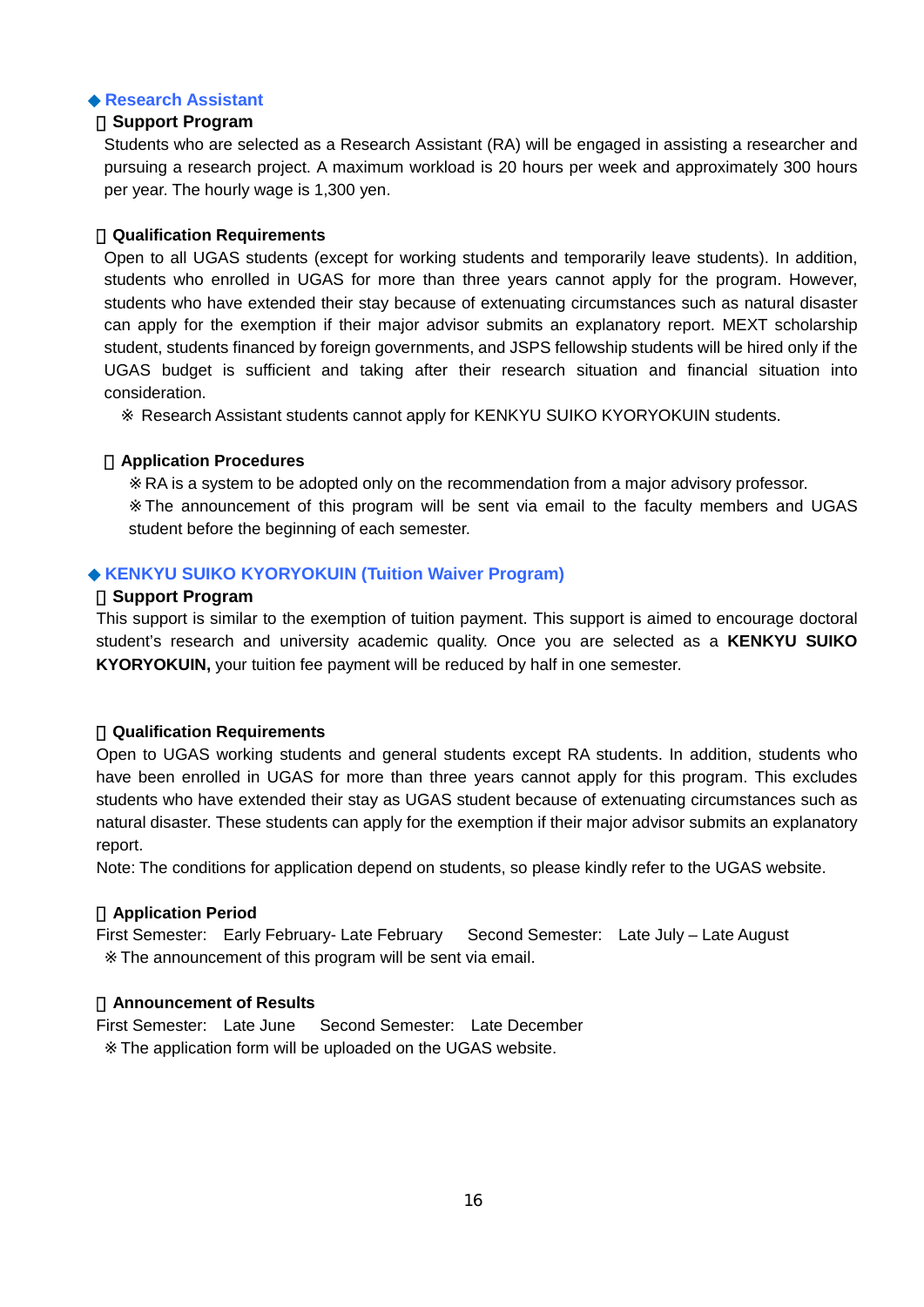287 H27.1.9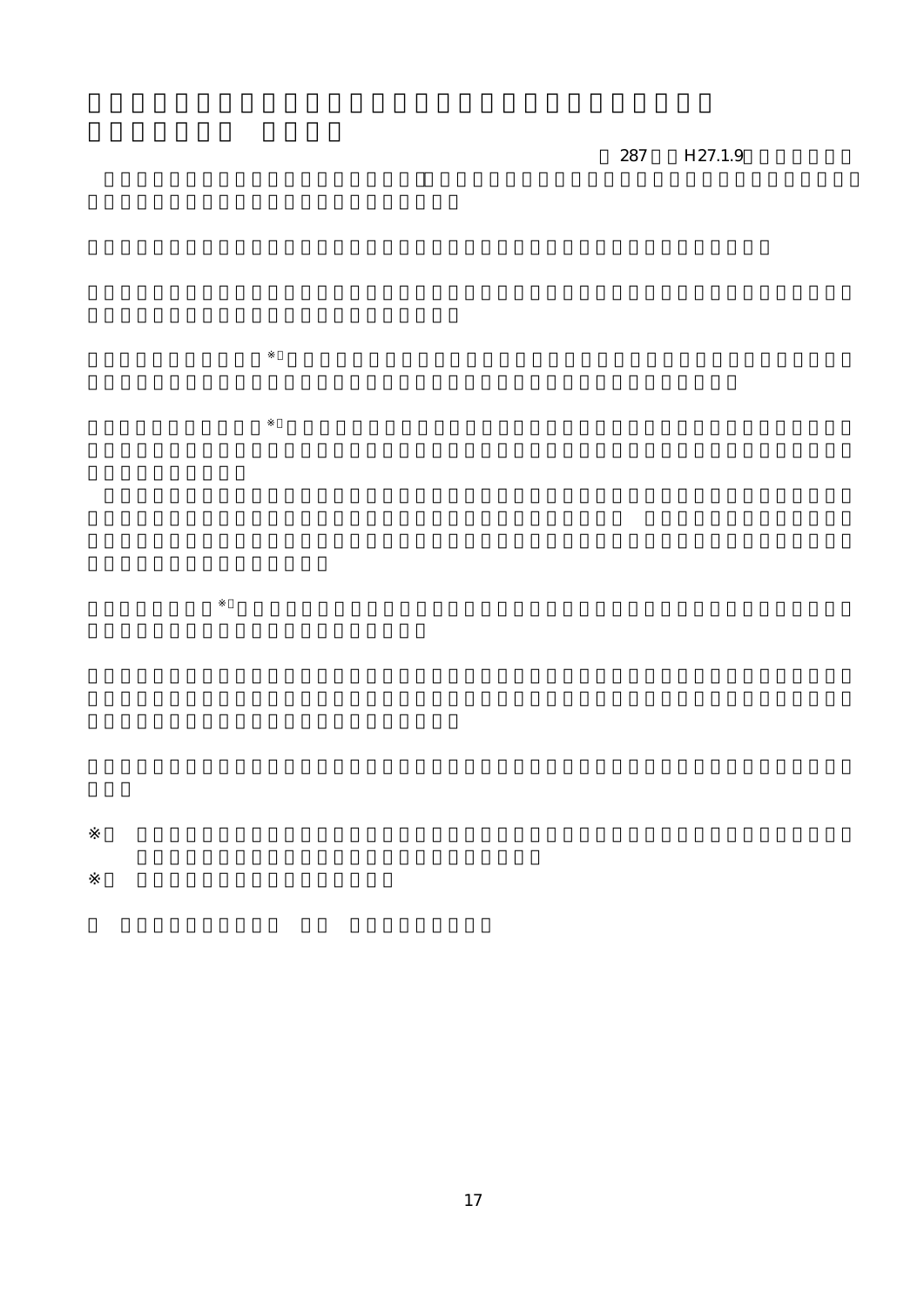# UGAS, Iwate University (United Graduate School of Agricultural Sciences, Iwate University) Recommendation Standard of Kenkyu Suiko Kyoryokuin

Approved by Board of Representatives, 2015.1.9

 The Board of Representatives of UGAS, Iwate University shall recommend applicants as candidates of Kenkyu Suiko Kyoryokuin in accordance with the standards below.

- 1. Applicants in the first grade will be screened by
- 2. Applicants in the second grade must have completed their progress report meeting in the first grade as an application requirement, and will be screened by submitted
- 3. Applicants in the third grade first semester must have completed two progress report meetings and obtained a credit for Advanced Course (compulsory) credit as an application requirement, and will be screened by submitted
- 4. Applicants in the third grade second semester must have obtained an Advanced Course credit, given one or more presentations at a conference, or published or submitted one or more research paper(s) which constitute a part of their doctoral thesis research to a scientific journal as an application requirement, and will be screened by submitted
- 5. As a general rule, students who have enrolled over three years cannot apply for this program.
- 6. Even if students cannot meet the requirements designated in the above clauses 4 and 5, if there is a special reason which is not the responsibility of the students themselves, they can apply for this program by submitting , a screening sheet, and a comment from their major advisory professor. After discussion at the board of representatives, they may be recommended as a candidate of Kenkyu Suiko Kyoryokuin.
- 7. Applicants who apply to 4) and 6) must submit the screening sheet.

## Note:

- 1 For those who enrolled in October, the above mentioned 'third grade first semester' means the following period: From October to March in the third year. For those who enrolled in October, the above mentioned 'third grade second semester' means the following period: From April to September in the third year.
- 2 The period of taking leave of absence is included in the standard duration for completion.

This standard is enforced starting April 1, 2015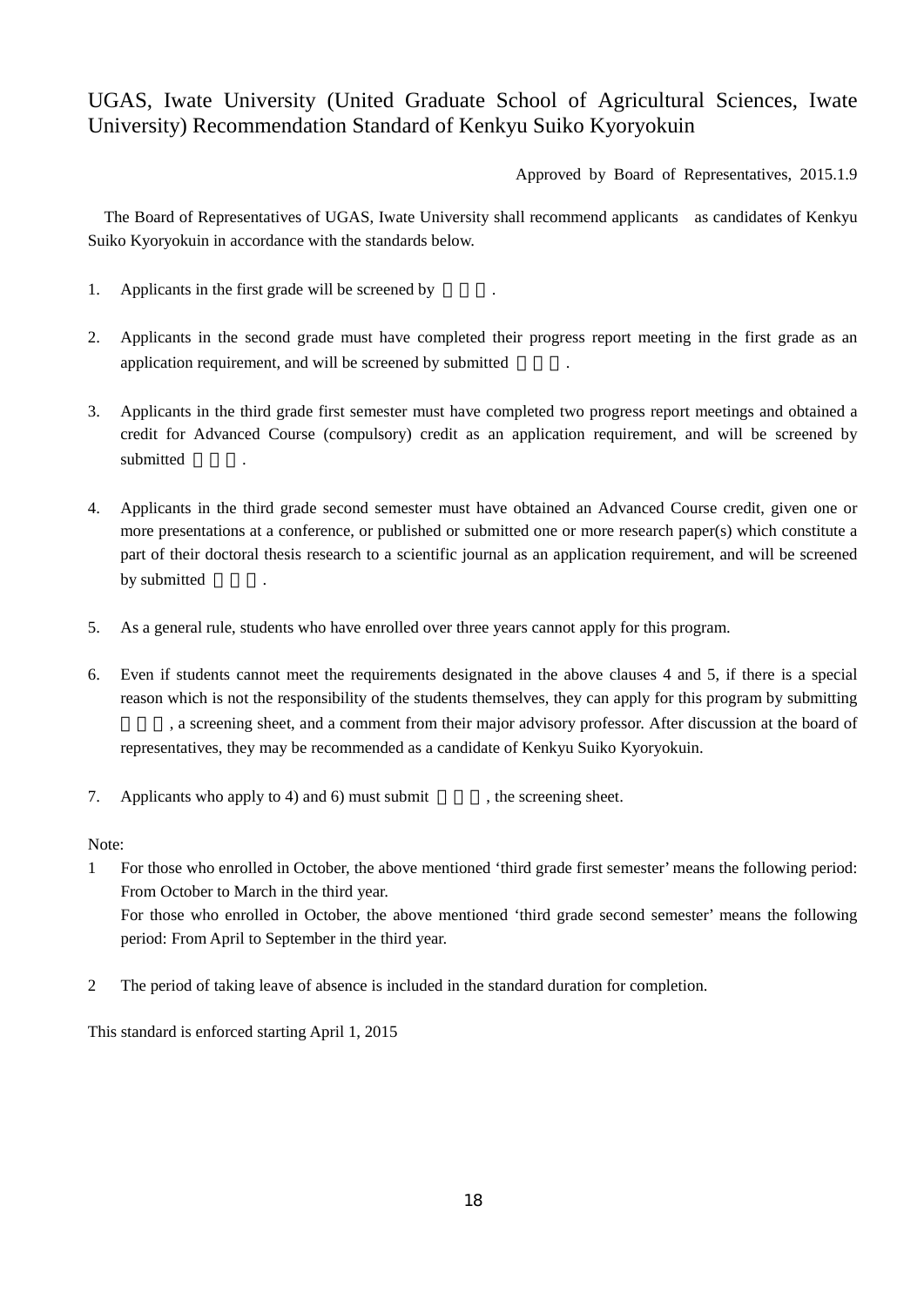# **UGAS-IU Student Research Grant Program**

#### \***Qualification Requirements**

UGAS will support successful students (first year and second year) for individual research financially for pursuing their research proposal (actual grant amount may change according to the evaluation of the research project). In particular, research proposals which will have a possibility to explore international collaborations strongly encouraged.

If you apply for this program, you cannot apply for any other internal research funds. Successful applicants are required to submit a Final Report for the project and give a presentation after the research is completed. Approval from your major advisor is necessary before you apply for this program.

# **Application Period**

Mid April – End of April The announcement of this program will be sent via email.

## \***Announcement of Results**

Late June

The application form will be uploaded on the UGAS website.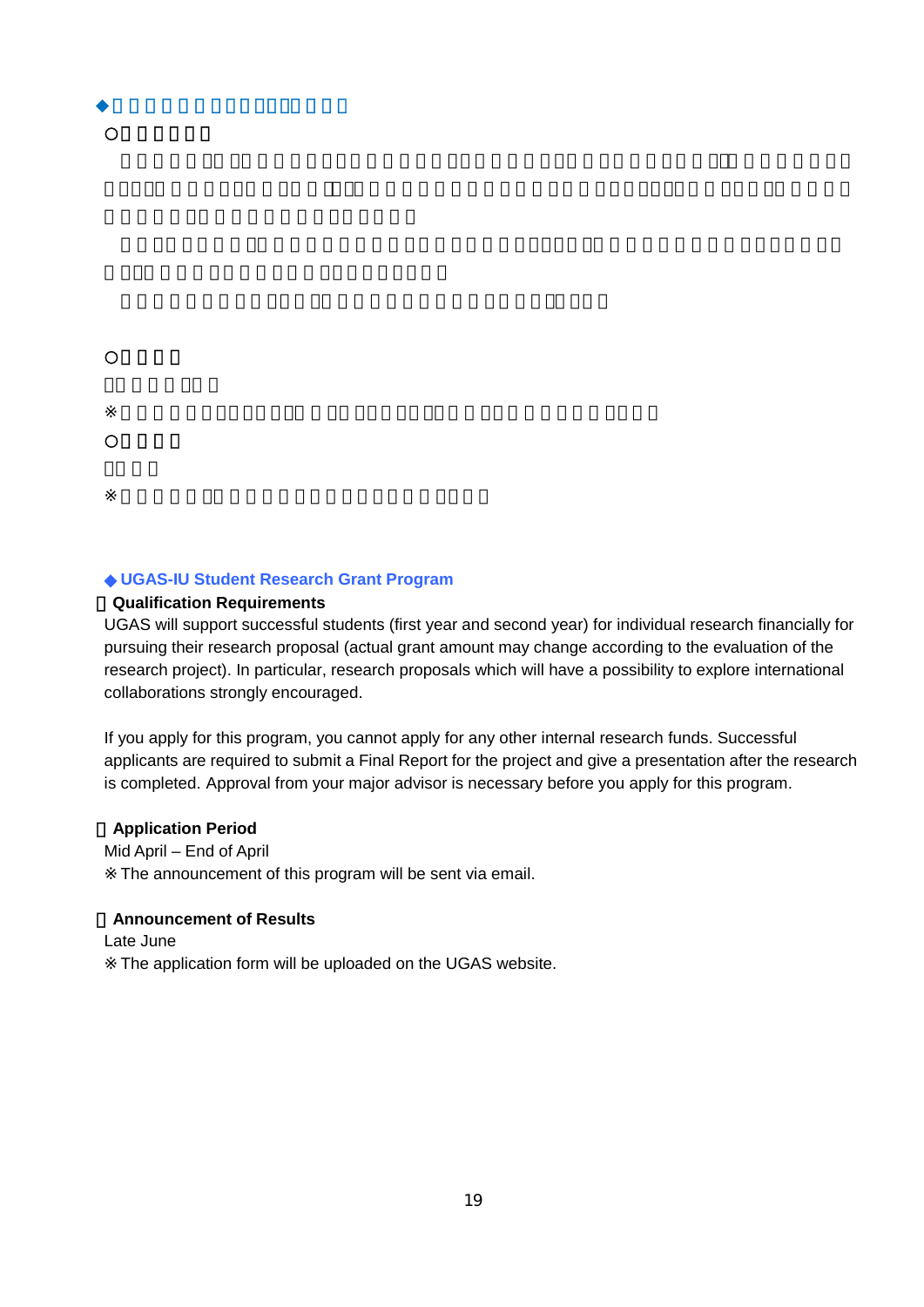| Support Program                                                                                                         | <b>Application Period</b>                                                                                                                                                                                                                                      | Announcement of Results                                                                                                                                                                | <b>Support Amount</b>                                                                                                                                                          |
|-------------------------------------------------------------------------------------------------------------------------|----------------------------------------------------------------------------------------------------------------------------------------------------------------------------------------------------------------------------------------------------------------|----------------------------------------------------------------------------------------------------------------------------------------------------------------------------------------|--------------------------------------------------------------------------------------------------------------------------------------------------------------------------------|
| System for waiving<br>entrance fee and tuition<br>fees for students of sister<br>universities of Hirosaki<br>University | New student<br>For entrance fees:<br>At the moment of entrance procedures<br>For tuition fees:<br>By noon on the day of the entrance ceremony<br>enrolled student<br>Late January-Early March<br>(First Semester)<br>(Second Semester) Early July-Early August | For entrance fee:<br>(First Semester)<br>Early May<br>(Second Semester)<br>Early October<br>For tuition fees:<br>(First Semester)<br>Early July<br>(Second Semester)<br>Early December | Exemptions for entrance<br>fee and tuition fee (all or<br>half)<br>Application for the<br>exemptions of entrance<br>fee and tuition fee to<br>Iwate University is<br>required. |
| Rotary Yoneyama<br><b>Memorial Foundation</b><br>All Rights Reserved.                                                   | September                                                                                                                                                                                                                                                      | Late January                                                                                                                                                                           | Successful applicants<br>will receive 140,000 yen<br>per month for one to two<br>years.                                                                                        |

# **Support for Student Life (Hirosaki Univ.)**

# **System for Waiving Entrance Fee and Tuitions for Student from Sister University of Hirosaki University**

# **Support program**

To promote the internationalization of Hirosaki University and improve international exchange with overseas universities, we provide students with finacial aid including waving entrance and tuition fees.

# \***Qualification Requirements**

Students from sister universities with formal agreements with Hirosaki University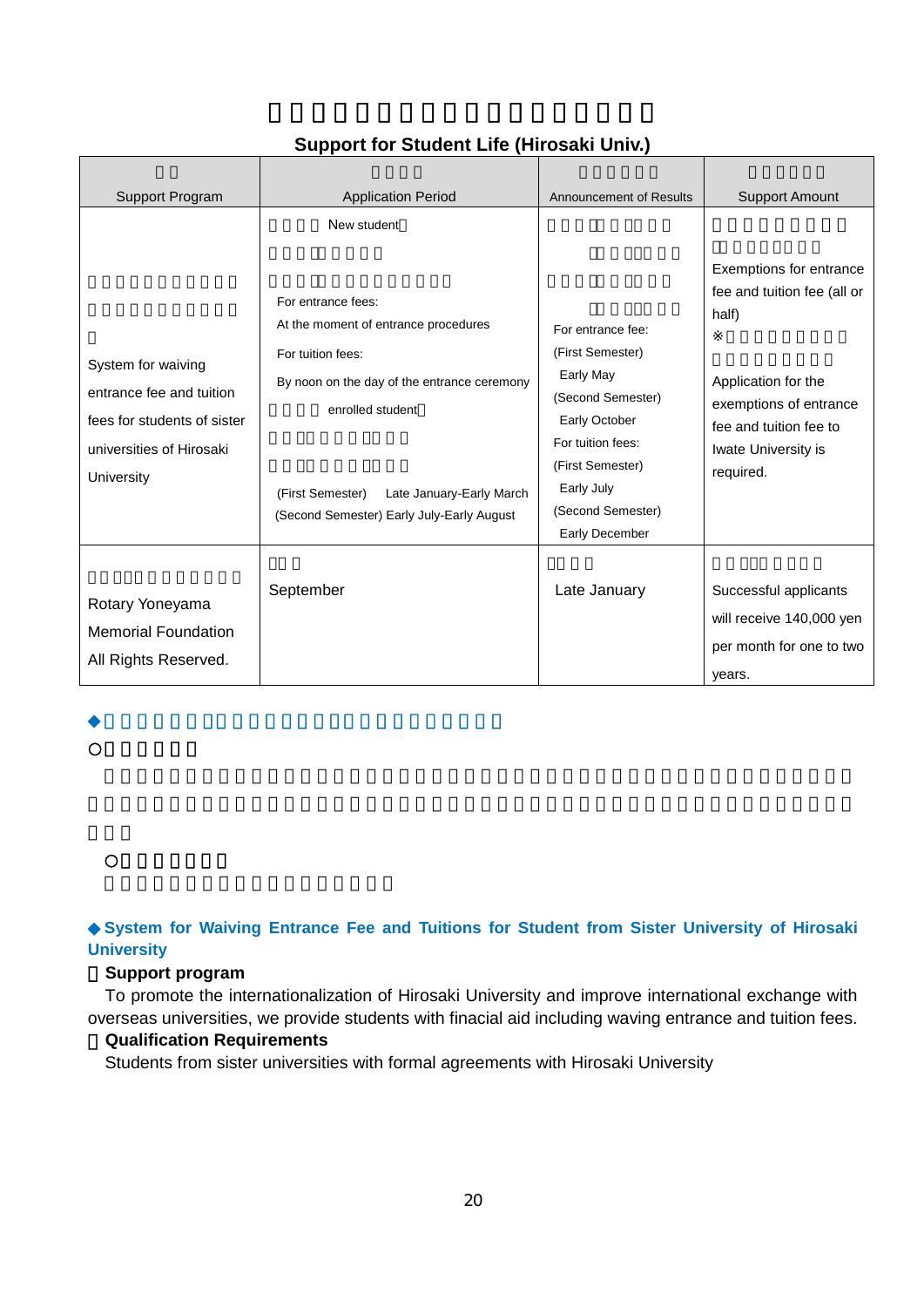# Support program

Successful applicants will receive 140,000 yen per month for a year or two years.

# \***Qualification Requirements**

Students are required to have excellent academic scores, cross-cultural understanding, advanced communication skills and good physical health physically and mentally, to sustain their studies in a foreign country. Applicants must also be registered in 2<sup>nd</sup> or 3<sup>rd</sup> year, under 45 years old, have never received a Yoneyama Scholarship before, and have not received any other scholarships or funds.

Please ask more details at the office in Hirosaki University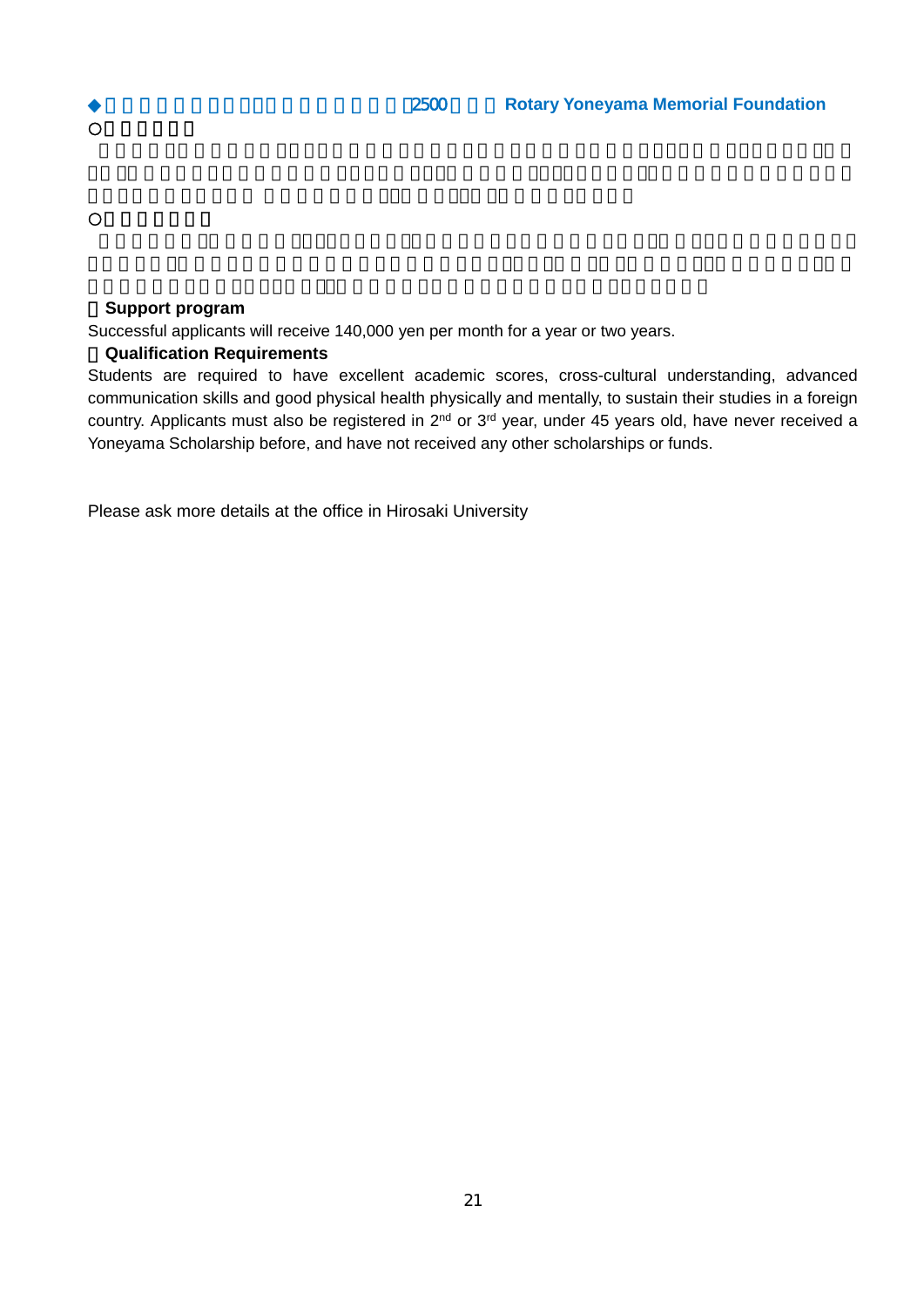# **Support for Student Life (Iwate Univ.)**

| Support Program                                                       | <b>Application Period</b> | Announcement of Results | Support Amount                                                                       |
|-----------------------------------------------------------------------|---------------------------|-------------------------|--------------------------------------------------------------------------------------|
| Rotary Yoneyama Memorial<br><b>Foundation All Rights</b><br>Reserved. | September                 | Late January            | Successful applicants will<br>receive 140,000 yen per<br>month for one to two years. |
| Iwate Prefecture's Scholarship                                        | February                  | Mid June                | 20,000 yen per a month                                                               |

## ◆**Rotary Yoneyama Memorial Foundation**

#### **Support Program**

Successful applicants will receive 140,000 yen per month for a year or two years.

# \***Qualification Requirements**

Students are required to have excellent academic scores, cross-cultural understanding, high communication skills and good health physically and mentally, to sustain their studies in a foreign country. Applicants must also be registered in 2<sup>nd</sup> or 3<sup>rd</sup> year, under 45 years old, have never received a Yoneyama scholarship before, and have not received any other scholarships or funds.

# **Iwate prefecture's Scholarship**

# **Support Program**

Successful applicants will receive 20,000 yen per month for a year.

# \***Qualification Requirements**

Students with fluent Japanese proficiency can take part in international exchange activities in Iwate prefecture.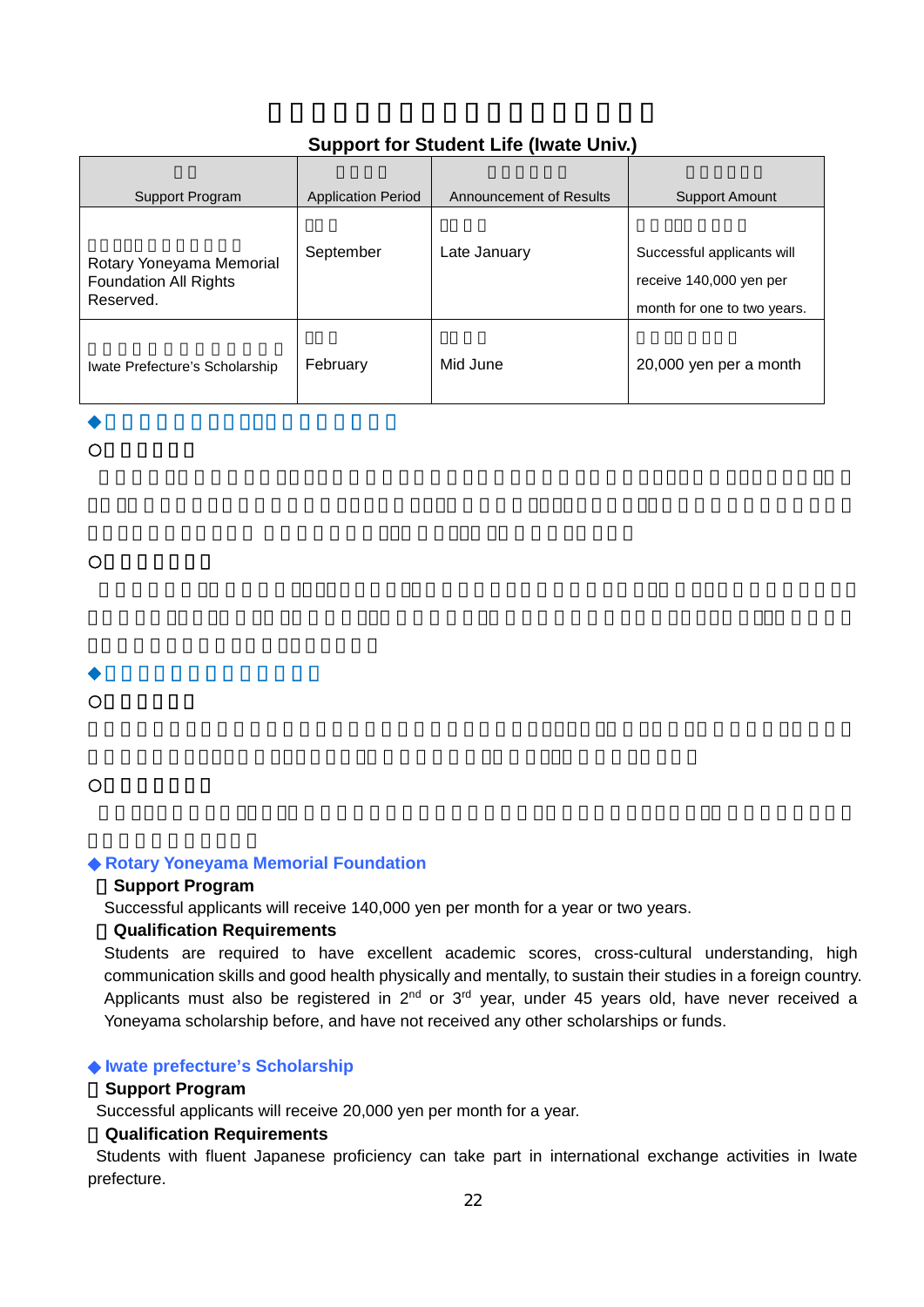| Support Program                        | <b>Application Period</b> | Announcement of Results | Support Amount                                                                       |
|----------------------------------------|---------------------------|-------------------------|--------------------------------------------------------------------------------------|
| Dewa Shonai International Forum        | May                       | June                    | Successful applicants will receive<br>20,000 yen per month for one to two<br>years.  |
| Rotary Yoneyama Memorial<br>Foundation | October                   | February                | Successful applicants will receive<br>140,000 yen per month for one to<br>two years. |

# **Support for Student Life (Yamagata Univ.)**

## **Dewa Shonai International Forum**

#### **Support Program**

Successful applicants will receive 20,000 yen per month for a year.

# \***Qualification Requirements**

International students who are registered as UGAS students and have excellent academic results This excludes MEXT scholarship students and those who have received other scholarships of over 20,000 yen.

# ◆**Rotary Yoneyama Memorial Foundation**

#### **Support Program**

Successful applicants will receive 140,000 yen per month for a year or two years.

#### \***Qualification Requirements**

Students are required to have excellent academic scores, cross-cultural understanding, high communication skills and good health physically and mentally, to sustain their studies in a foreign country. Applicants must also be registered in  $2<sup>nd</sup>$  or  $3<sup>rd</sup>$  year, under 45 years old, have never received a Yoneyama Scholarship before, and have not received any other scholarships or funds.Please ask for more details at the office in Yamagata University